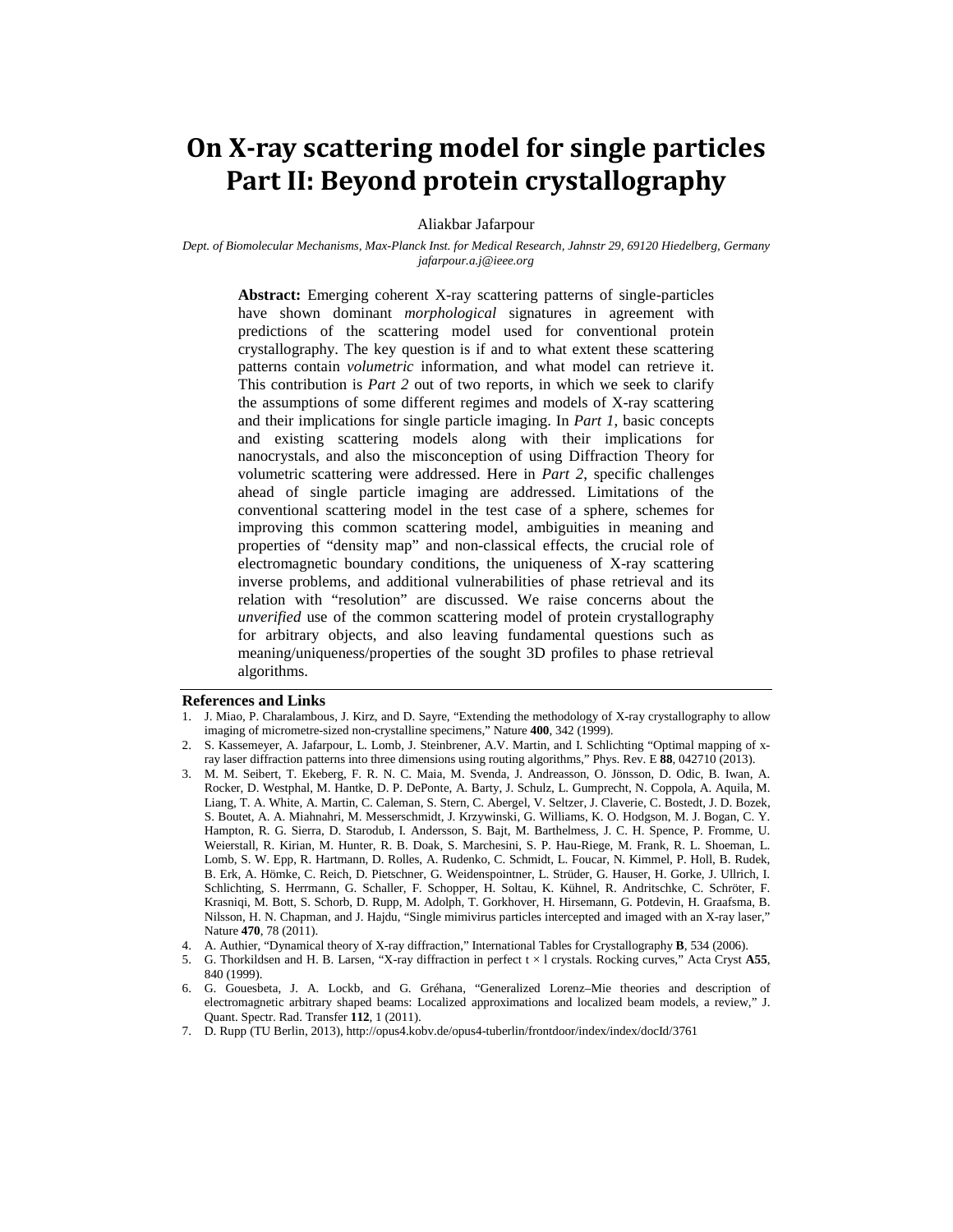- 8. C. Bostedt, E. Eremina, D. Rupp, M. Adolph, H. Thomas, M. Hoener, A. R. B. de Castro, J. Tiggesbäumker, K.- H. Meiwes-Broer, T. Laarmann, H. Wabnitz, E. Plönjes, R. Treusch, J. R. Schneider, and T. Möller, "Ultrafast X-Ray Scattering of Xenon Nanoparticles: Imaging Transient States of Matter," Phys. Rev. Lett. **108**, 093401 (2012).
- 9. L. Méès, G. Gouesbet, and G. Gréhan, "Interaction between femtosecond pulses and a spherical microcavity: internal fields," Opt. Commun. **199**, 33 (2001).
- 10. L. Méès, G. Gouesbet, and G. Gréhan, "Transient internal and scattered fields from a multi-layered sphere illuminated by a pulsed laser," Opt. Commun. **282**, 4189 (2009).
- 11. C. F. Bohren and D. R. Huffman, *Absorption and Scattering of Light by Small Particles* (Wiley-VCH, 1998).
- 12. I. Robinson, F. Pfeiffer, I. Vartanyants, Y. Sun, and Y. Xia, "Enhancement of coherent X-ray diffraction from nanocrystals by introduction of X-ray optics," Opt. Express **11**, 2329 (2003).
- 13. G. J. Williams, H. M. Quiney, B. B. Dhal, C. Q. Tran, K. A. Nugent, A. G. Peele, D. Paterson, and M. D. de Jonge, "Fresnel Coherent Diffractive Imaging," Phys. Rev. Lett. **97**, 025506 (2006).
- 14. D. J. Vine, G. J. Williams, B. Abbey, M. A. Pfeifer, J. N. Clark, M. D. de Jonge, I. McNulty, A. G. Peele, and K. A. Nugent, "Ptychographic Fresnel coherent diffractive imaging,". Phys. Rev. A **80**, 063823 (2009).
- 15. X. Li, C.-Y. Shew, L. He, F. Meilleur, D. A. A. Myles, E. Liu, Y. Zhang, G. S. Smith, K. W. Herwig, R. Pynn, and W.-R. Chen, "Scattering functions of Platonic solids," J. Appl. Cryst. **44**, 545 (2011).
- 16. H. Kogelnik, *Theory of Optical Waveguides* (Springer Verlag, 1988).
- 17. C. Xiao and M. G. Rossmann, "Structures of giant icosahedral eukaryotic dsDNA viruses," Current Opinion in Virology **1**, 101 (2011).
- 18. P. Thibault, V. Elser, C. Jacobsen, D. Shapiro, and D. Sayre, "Reconstruction of a yeast cell from X-ray diffraction data," Acta Cryst. **A62**, 248 (2006).
- 19. Johnson, "Notes on Green's functions in inhomogeneous media" (MIT, 2011), *http://math.mit.edu/~stevenj/18.303/inhomog-notes.pdf*
- 20. S. M. Rao, D. Wilton, A. W. Glisson, "Electromagnetic scattering by surfaces of arbitrary shape," IEEE Trans. Antenna Propagat. **30**, 409 (1982).
- 21. H. Reid (MIT, 2012), http://math.mit.edu/~stevenj/18.369/BEMTalk.20120318.pdf.
- 22. Y. Han, Z. Cui, and W. Zhao, "Scattering of Gaussian beam by arbitrarily shaped particles with multiple internal inclusions," Opt. Express **20**, 718 (2012).
- 23. B. Momeni, M. Badieirostami, and A. Adibi, "Accurate and efficient techniques for the analysis of reflection at the interfaces of three-dimensional photonic crystals," JOSA B **24**, 2957 (2007).
- 24. M. P. Seah, S. J. Spencer, F. Bensebaa, I. Vickridge, H. Danzebrink, M. Krumrey, T. Gross, W. Oesterle, E. Wendler, B. Rheinländer, Y. Azuma, I. Kojima, N. Suzuki, M. Suzuki, S. Tanuma, D. W. Moon, H. J. Lee, H. M. Cho, H. Y. Chen, A. T. S. Wee, T. Osipowicz, J. S. Pan, W. A. Jordaan, R. Hauert, U. Klotz, C. van der Marel, M. Verheijen, Y. Tamminga, C. Jeynes, P. Bailey, S. Biswas, U. Falke, N. V. Nguyen, D. Chandler-Horowitz, J. R. Ehrstein, D. Muller, and J. A. Dura, "Critical review of the current status of thickness measurements for ultrathin SiO<sub>2</sub> on Si Part V: Results of a CCQM pilot study," Surface and Interface Analysis **36**, 1269 (2004).
- 25. R. W. Ziolkowski, J. M. Arnold, and D. M. Gogny, "Ultrafast pulse interactions with two-level atoms," Phys. Rev. A, **52**, 3082 (1995).
- 26. K. J. Hebert, S. Zafar, E. A. Irene, R. Kuehn, T. E. McCarthy, and E. K. Demirlioglu, "Measurement of the refractive index of thin SiO2 films using tunneling current oscillations and ellipsometry," Appl. Phys. Lett. **68**, 266 (1996).
- 27. R-J Zhang, Y-M Chen, W-J Lu, Q-Y Cai, Y-X Zheng, and L-Y Chen, "Influence of nanocrystal size on dielectric functions of Si nanocrystals embedded in SiO2 matrix," Appl. Phys. Lett. **95**, 161109 (2009).
- 28. M. Quniten, "Limitations of Mie's Theory Size and Quantum Size Effects in Very Small Nanoparticles" in *Optical Properties of Nanoparticle Systems: Mie and beyond* (Wiley VCH, 2011).
- 29. T. van Buuren, L. N. Dinh, L. L. Chase, W. J. Siekhaus, and L. J. Terminello, "Changes in the Electronic Properties of Si Nanocrystals as a Function of Particle Size," Phys. Rev. Lett. **80**, 3803 (1998).
- 30. A. Zimina, S. Eisebitt, W. Eberhardt, J. Heitmann, and M. Zacharias, "Electronic structure and chemical environment of silicon nanoclusters embedded in a silicon dioxide matrix," Appl. Phys. Lett. **88**, 163103 (2006).
- 31. L. Šiller, S. Krishnamurthy, L. Kjeldgaard, B. R. Horrocks, Y. Chao, A. Houlton, A. K. Chakraborty, and M. R. C. Hunt, "Core and valence exciton formation in x-ray absorption, x-ray emission and x-ray excited optical luminescence from passivated Si nanocrystals at the Si L2,3 edge," J. Phys.: Condens. Matter **21**, 095005 (2009).
- 32. L. Landt, K. Klünder, J. E. Dahl, R. M. K. Carlson, T. Möller, and C. Bostedt, "Optical Response of Diamond Nanocrystals as a Function of Particle Size, Shape, and Symmetry," Phys. Rev. Lett. **103**, 047402 (2009).
- 33. N. Majer, K. Ludge, and E. Scholl, "Maxwell-Bloch approach to four-wave mixing in quantum dot semiconductor optical amplifiers," Numerical Simulation of Optoelectronic Devices (NUSOD), 11th International Conference on, 153 (2011).
- 34. M. Kolarczik, N. Owschimikow, J. Korn, B. Lingnau,Y. Kaptan, D. Bimberg, E. Schöll, K. Lüdge, and U. Woggon, "Quantum coherence induces pulse shape modification in a semiconductor optical amplifier at room temperature," Nature Communications **4**, 2953 (2013).
- 35. N. Rohringer, D. Ryan, R. A. London, M. Purvis, F. Albert, J. Dunn, J. D. Bozek, C. Bostedt, A. Graf, R. Hill, S. P. Hau-Riege, and J. J. Rocca, "Atomic inner-shell X-ray laser at 1.46 nanometres pumped by an X-ray freeelectron laser," Nature **481**, 10721 (2012).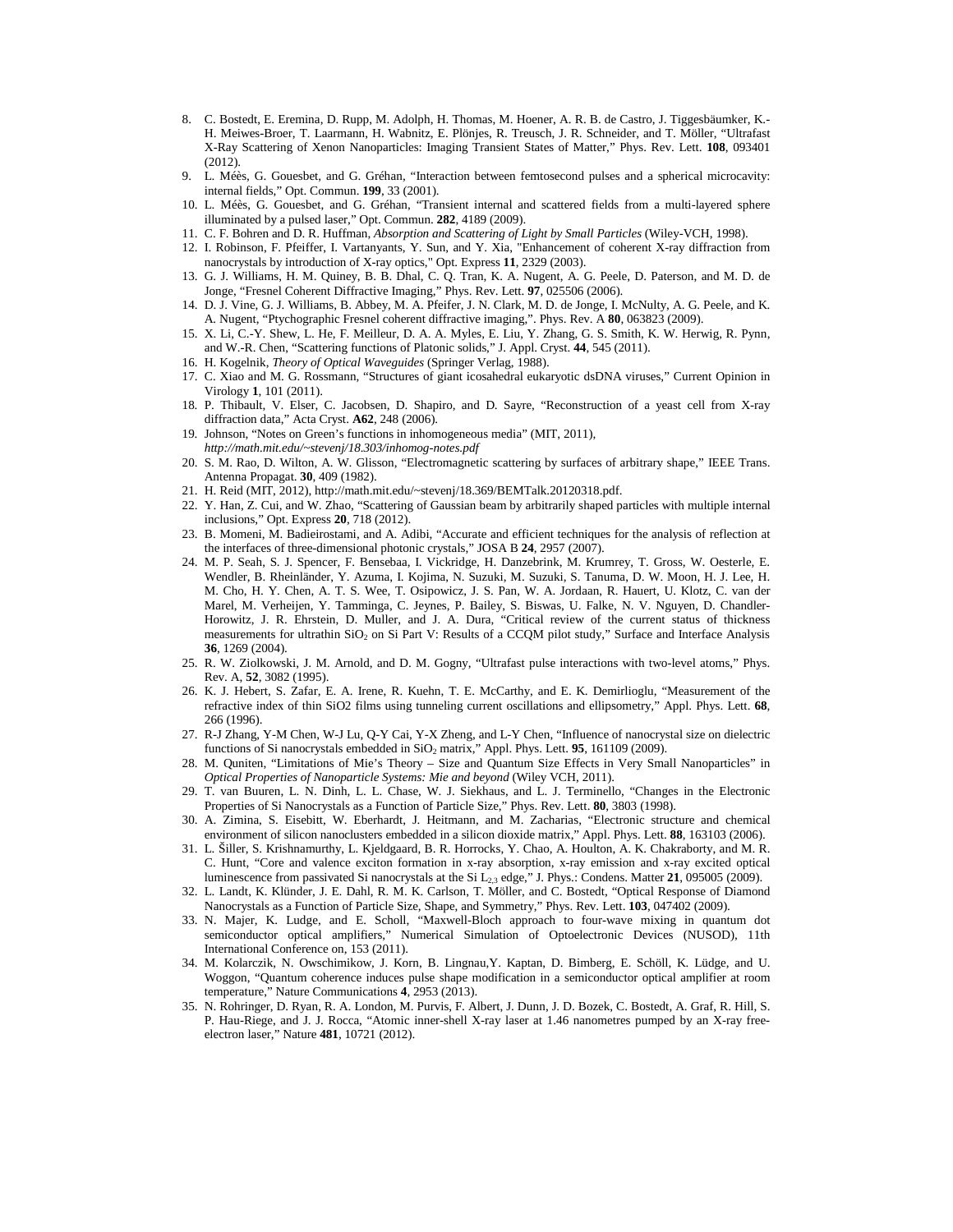- 36. I. R. Al'miev, O. Larroche, D. Benredjem, J. Dubau, S. Kazamias, C. Möller, and A. Klisnick, "Dynamical Description of Transient X-Ray Lasers Seeded with High-Order Harmonic Radiation through Maxwell-Bloch Numerical Simulations," Phys. Rev. Lett. **99**, 123902 (2007).
- 37. F. Tissandier, S. Sebban, J. Gautier, Ph. Zeitoun, E. Oliva, A. Rousse, and G. Maynard, "Three-dimensional Maxwell-Bloch calculation of the temporal profile of a seeded soft x-ray laser pulse," Appl. Phys. Lett. **101**, 251112 (2012).
- 38. A. Taflove and S. C. Hangess, *Computational Electrodynamics* (Artech House, 2000).
- 39. B. Rupp (2009), http://www.ruppweb.org/Xray/comp/scatfac.htm.
- 40. P. P. Ewald, "Zur Begründung der Kristalloptik, Teil III: Die Kristalloptik der Röntgenstrahlen," Annalen der Physik **359**, 557 (1917).
- 41. C. M. Reinke, A. Jafarpour, B. Momeni, M. Soltani, S. Khorasani, A. Adibi, Y. Xu, and R. K. Lee, "Nonlinear finite-difference time-domain method for the simulation of anisotropic,  $\chi^{(2)}$ , and  $\chi^{(3)}$  optical effects," Journal of Lightwave Technology **24**, 624 (2006).
- 42. L. Cheng and D. Y. Kim, "Differential imaging in coherent anti-Stokes Raman scattering microscopy with Laguerre- Gaussian excitation beams," Opt. Express **15**(16), 10123 (2007).
- 43. B. T. Draine and P. J. Flatau, "Discrete dipole approximation for scattering calculations," J. Opt. Soc. Am. **A11**, 1491 (1994).
- 44. M. A. Yurkina and A. G. Hoekstrac, "The discrete-dipole-approximation code ADDA: Capabilities and known limitations," J. Quant. Spectrosc. Radiat. Transfer **112**, 2234 (2011).
- 45. M. A. Yurkina and M. Kahnert, "Light scattering by a cube: Accuracy limits of the discrete dipole approximation and the T-matrix method," J. Quant. Spectrosc. Radiat. Transfer **123**, 176 (2013).
- 46. B. Rupp, *Biomolecular Crystallography* (Garland Science, 2010).
- 47. J. Drenth, "Basic diffraction physics," International Tables for Crystallography **F**, 52 (2006).
- 48. H. Liu, B. K. Poon, D. K. Saldin, J. C. H. Spence, and P. H. Zwart, "Three-dimensional single-particle imaging using angular correlations from X-ray laser data," Acta Cryst. **A69**, 365 (2013).
- 49. J. C. H. Spence, U. Weierstall, and H. N. Chapman, "X-ray lasers for structural and dynamic biology," Rep. Prog. Phys. **75**, 102601 (2012).
- 50. X. Yan, N. H. Olson, J. L. Van Etten, M. Bergoin, M. G. Rossmann, and T. S. Baker, "Structure and assembly of large lipid-containing dsDNA viruses," Nature Structural Biology **7**, 101 (2000).
- 51. M. V. Cherrier, V. A. Kostyuchenko, C. Xiao, V. D. Bowman, A. J. Battisti, X. Yan, P. R. Chipman,T. S. Baker , J. L. Van Etten, and M. G. Rossmann, "An icosahedral algal virus has a complex unique vertex decorated by a spike," PNAS **106**, 11085 (2009).
- 52. Swiss Institute of Bioinformatics, "Virion", http://viralzone.expasy.org/all\_by\_protein/885.html
- 53. C. Xiao and M. G. Rossmann, "Structures of giant icosahedral eukaryotic dsDNA viruses," Current Opinion in Virology **1**, 101 (2011).
- 54. F. Merzel and J. C. Smith, "Is the first hydration shell of lysozyme of higher density than bulk water?" PNAS **99**, 5378 (2002).
- 55. T. Søndergaard and K. H. Dridi, "Energy flow in photonic crystal waveguides," Phys. Rev. B **61**, 15688 (2000).
- 56. M. G. Rossmann, M. C. Morais, P. G. Leiman ,and W. Zhang, "Combining X-Ray Crystallography and Electron Microscopy," Structure **13**, 355.
- 57. M. Vulović, R. B.G. Ravelli, L. J. van Vliet, A. J. Koster, I. Lazić, U. Lücken, H. Rullgård, O. Öktem, B. Rieger, "Image formation modeling in cryo-electron microscopy," J. Struct. Biol. **183**, 19 (2013).
- 58. F. Fogolari, A. Brigo, and H. Molinari, "The Poisson–Boltzmann equation for biomolecular electrostatics: a tool for structural biology," J. Mol. Recognit. **15**, 377 (2002).
- 59. J. Gruber, A. Zawaira, R. Saunders, C. P. Barrett, and M. E. M. Noble, "Computational analyses of the surface properties of protein-protein interfaces," Acta Cryst. **D63**, 50 (2007).
- 60. Z. Shang and F. J. Sigworth, "Hydration-layer models for cryo-EM image simulation," J. Struct. Biol. **180**, 10 (2012).
- 61. H. Liu, B. K. Poon, A. J. E. M. Janssen, and P. H. Zwart, "Computation of fluctuation scattering profiles via three-dimensional Zernike polynomials," Acta Cryst. **A68**, 561 (2012).
- 62. V. Elser, "Strategies for processing diffraction data from randomly oriented particles," Ultramicroscopy **111**, 788 (2011).
- 63. N. Baddour, "Operational and convolution properties of three-dimensional Fourier transforms in spherical polar coordinates," JOSA A **27**, 2144 (2010).

## **1. Introduction**

#### *1.1. Context of the problem*

The recent efforts seeking to extend the methodology of protein crystallography to nanocrystals and eventually single particles [1] have resulted in appropriate alternatives for the technology behind crystallography in most aspects: sample preparation, sample delivery, light source, optoelectronic detection, and statistical analysis. It seems however, that the (over-)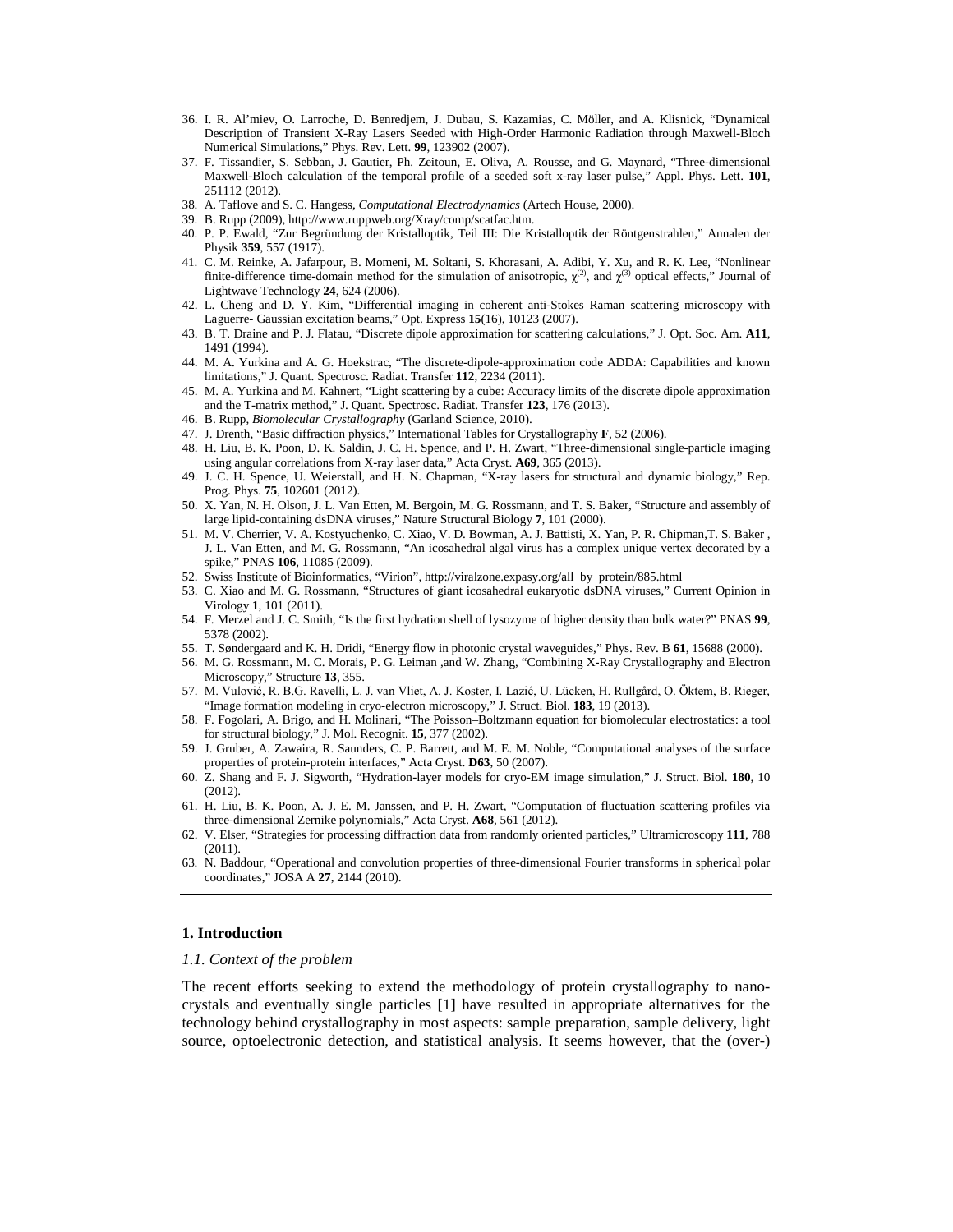simplified model of light propagation and its crucial implicit assumptions have been taken in many (if not most) cases for granted. This model (*Geometrical* model, elaborated in *Part 1*) is not directly applicable to arbitrary illumination schemes or arbitrary heterogeneous objects (even arbitrary crystals).

According to the Geometrical model, at large (classical) scales, the pattern of scattered light from a homogeneous object is material-independent. The pronounced signatures of morphology may confirm this prediction in many cases in a qualitative or semi-quantitative way. However, it is clear that light undergoes more distortions in one material compared to another, and hence the constraint on the validity of the model itself is material-dependent.

Furthermore, the sought 3D "density map" can have physical meaning and mathematical properties different from those of the density map in crystallography.

## *1.2. Definition of the problem*

Experimental scattering patterns from symmetric nanoparticles [2] or viruses [3] have shown major signatures of morphology, consistent with the prediction of the Geometrical model. According to this model, in volumetric imaging of an object made up of a homogeneous core embedded in a homogeneous shell, the core can have a relatively weak signature (Appendix A). The key question is if the weak residual patterns have also some volumetric information; and if yes, what constraints exist for the retrieval.

## *1.3. Outline*

This contribution has been structured as follows: Nontrivial aspects of single particle light scattering and hence some limits of the conventional model are exemplified in the test case of a sphere in Section 2. In Section 3, some modified schemes of the common model with more accurate description of light and the associated scattering are described. Electromagnetic boundary conditions, non-classical scattering, and different meanings of the "density map" are addressed in Sections 4, 5, and 6, respectively. Practical implications for "3D imaging" of viruses, apparent enhanced electron densities on surfaces, hybrid X-ray/Electron Microscopy reconstruction, and further complications with phase retrieval and uniqueness in single particle imaging are discussed in Section 7, and conclusions are made in Section 8. Appendices  $A$ ,  $B$ , and  $C$  include mathematical derivation of the materials addressed in earlier Sections.

An approximate Venn diagram of different regimes of X-ray scattering is shown in [Figure](#page-3-0)  [1.](#page-3-0) It is the big picture, within which the interrelation between the materials in subsequent Sections and those in *Part 1* can be seen.



<span id="page-3-0"></span>Fig 1. Venn diagram showing different regimes of X-ray scattering and the interrelation between them. It is the big picture, within which the interrelation between the materials in subsequent Sections (and also those in *Part 1* of this report, which have been grayed out here) can be seen.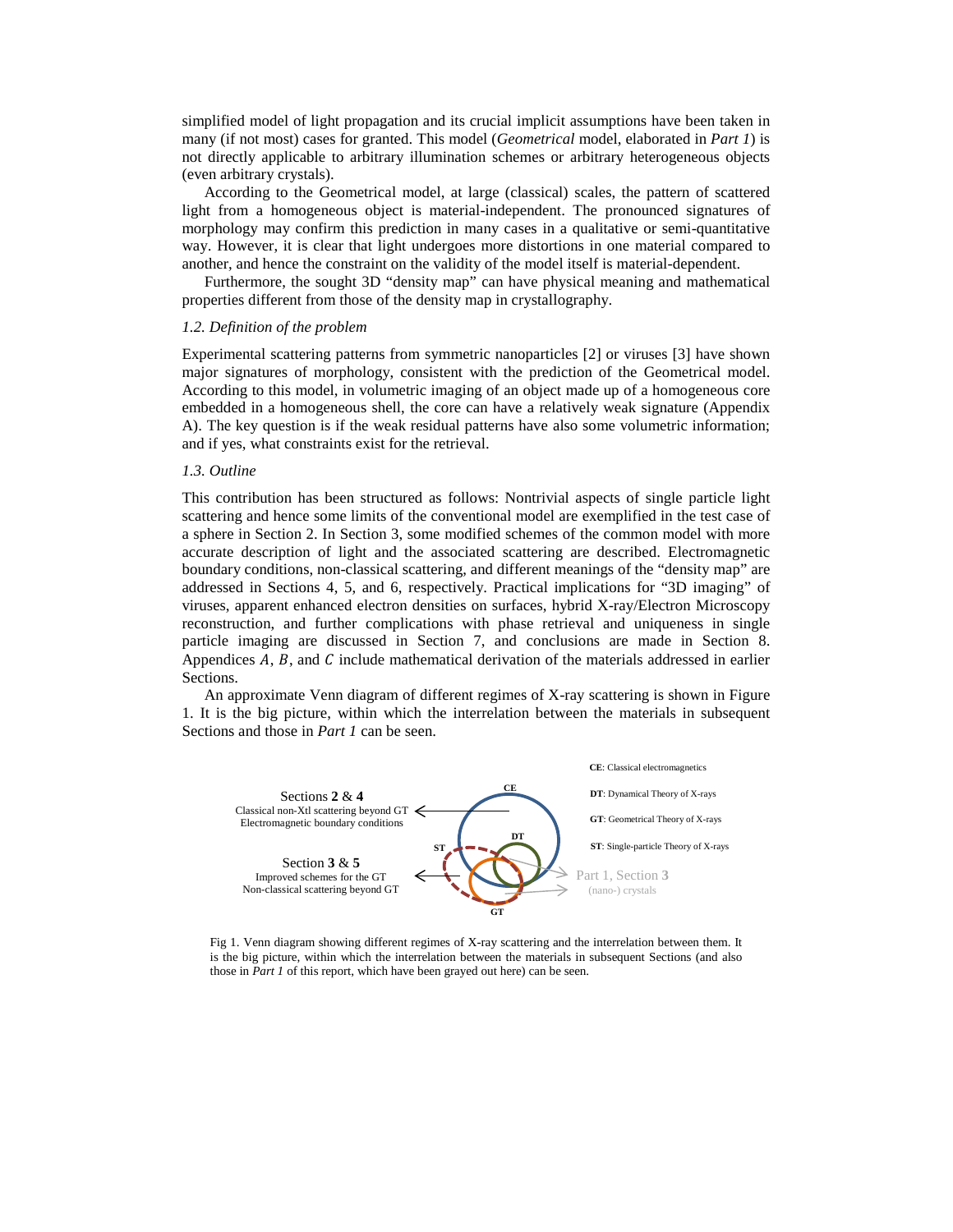## **2. Test case of a sphere**

## *2.1. Approximate limits of "weak" X-ray interaction*

One trivial challenge to the Geometrical model of scattering is the accumulated *extinction* (combined effect of phase shift and absorption, characterized by a complex refractive index) during the course of propagation. An intuitive condition for self-consistency is having a small difference between a plane wave having passed through an object and one having propagated in the background medium. For the case of a homogeneous sphere, this means  $4\pi R |n - 1| \ll$  $λ$ , which is known as the Rayleigh-Gans condition. Far from resonances,  $|1 - n|$  varies proportional to  $\lambda^2$  for X-rays, and the Rayleigh-Gans condition requires  $R \ll k/\lambda$ , where k is a constant. So, the safest regime is smallest wavelength far from resonances.

Using the correction in Sec. 3.2, the Rayleigh-Gans inequality can be converted to a realspace measure of error. If  $R_c$  is the radius for which the Rayleigh-Gans formula becomes an equality  $4\pi R_c |n - 1| = \lambda$  (*critical radius*), then the error for considerably smaller sizes is  $E = \frac{R}{R_c/50} \times 1\%$ . Assuming a quadratic variation of  $|1 - n|$ , *the error is simply proportional*  $to R\lambda$  for a given material and far from absorption edges.

| Element | $E_{X-ray}$ (keV) | $(1-n) \times 10^{-5}$ | $R_c$ (nm) |
|---------|-------------------|------------------------|------------|
| Carbon  | 0.5               | $184 + 59.5i$          | 102        |
| Carbon  | 1.8               | $14.5 + 0.5i$          | 378        |
| Carbon  | 10                | $0.457+0.0005i$        | 2158       |
| Gold    | 0.5               | $486 + 476i$           | 29         |
| Gold    | 1.8               | $66.8 + 15i$           | 80         |
| Gold    |                   | $2.99+0.22i$           | 329        |

<span id="page-4-0"></span>**Table 1: Refractive indices and critical radii for a homogeneous sphere made of Gold or Carbon at three typical X-ray energies. Refractive indices retrieved (with verified mass densities) from http://henke.lbl.gov/optical\_constants/getdb2.html**

## *2.2. Valid (and seemingly-valid) results beyond the Rayleigh-Gans limits*

In special cases, the Geometrical model may remain or look valid for big objects violating the Rayleigh-Gans inequality:

1) An empty shell affects the propagating beam only at entrance and exit surfaces, and the effective path length is much smaller than the geometrical depth. This argument is only based on accumulated extinction and discards other distortions. While the Geometrical model can be valid for volumetric reconstruction in this case, there is indeed a (filled) volume of zero, and the measurement is indeed *morphology*.

2) Extremely high extinction (say with Gold at 0.5 keV) can distort the beam considerably even with one (entrance) facet of a shell. Assuming dominant scattering from the entrance facet with a reduced effective thickness, it may be considered *1-sided morphology*.

3) If optical distortions can be considered as illuminating an *effective shell* rather than the entire volume, there are clear signatures for this difference. However, these signatures seem to be usually sacrificed in the design of scattering experiments. In the framework of the Geometrical model and within a scale factor, the scattered electric field patterns from a spherical shell and from a solid sphere look very similar:  $E_{solid}(x) = [\sin(x) - x\cos(x)]/x^3$ and  $E_{shell}(x) = \sin(x)/x$ , where  $x = 2\pi R |k_{out} - k_{in}|$  is the normalized size of the scattering vector. Both patterns  $|E_{solid}|^2$  and  $|E_{shell}|^2$  represent concentric circular rings with decaying intensity envelope and nearly-similar fringe spacing in 2D scattering patterns. The major difference between the two patterns is the absolute positions of intensity minima and maxima; especially for the very first minimum (a difference of 40%). However, many scattering experiments do not measure scattering at such small values of the scattering vector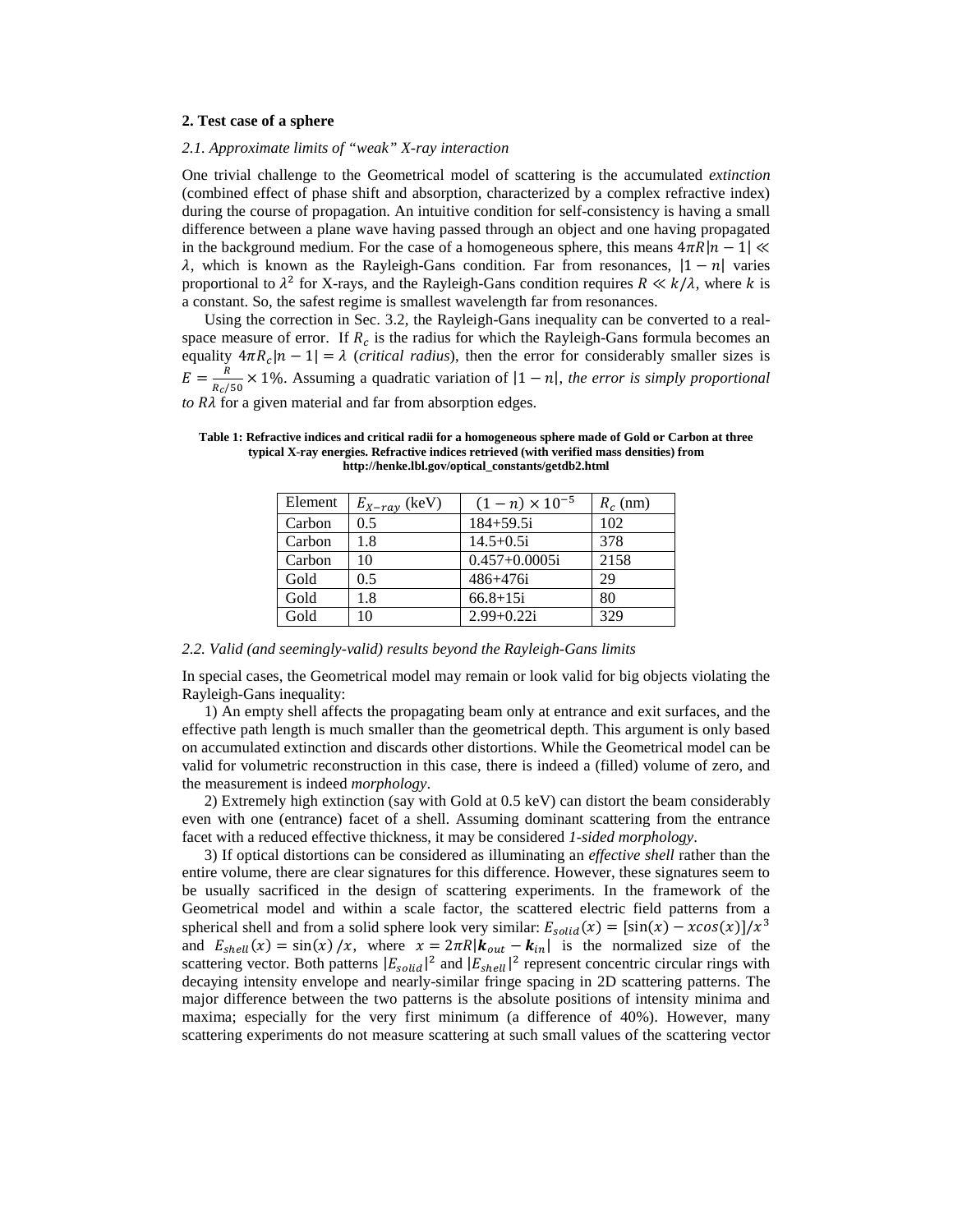(The intuition developed from 2D phase retrieval and assuming the Geometrical model has created confidence in successful reconstruction even with several missing fringes).

4) If a large illuminated focal volume is only filled with a few small particles (as is common with jet-based sample delivery), and the beam remains a plane wave across this volume, the Geometrical model can be applicable to the large *sparse* volume. It is noted however that the mapping from the camera coordinate to the scattering coordinate can become position-dependent.

5) In a *perfect* crystal, the effective absorption can be significantly smaller (or larger) than that of bulk; Bromann's effect [4]. The Geometrical model is accurate (at least in the sense of rocking curve for specific diffraction spots) of Si and Ge crystals for thicknesses up to 1 micron [5]. In *ideally-imperfect* protein crystals, the theory of mosaicity differentiates between the small size of a coherent subunit and the large geometrical size of the crystal (*Part 1*).

## *2.3. Analytic solution of the Electromagnetic formulation*

Scattering of a plane electromagnetic wave from a sphere has a known analytic solution, credited to Lorentz-Mie. Generalization to alternative shapes such as coated- or multi-sphere system and alternative excitations, such as off-axis focused incident beam have also analytical solutions [6]. These solutions, however, are infinite series of vector spherical harmonics, the coefficients of which develop 0/0 ambiguity for large objects, or extreme values of the complex refractive index. Both these conditions apply to biomolecules and similar organic macromolecules.

Some numerically-robust schemes of implementations have been reported decades after analytical formulations, and many open-source codes come with explicit disclaimer and uncertainties about potential numerical errors. As such, they cannot be used readily for benchmarking the approximation of the Geometrical model and the signature of volumetric information in typical X-ray scattering experiments. We delay such a discussion until the completion of an ongoing work for numerically-robust versions of Mie scattering for typical X-ray scattering experiments on biomolecules. However, it is insightful to see the *trends* observed in simulations and correlations with experimental data, reported in the pioneer works of Rupp [7] and Bostedt [8] on clusters.

## *2.4. Surface waves (whispering gallery modes)*

In many optical experiments with a homogeneous or a periodic object, external (and also internal) illumination is restricted to the interior of the cross section. Despite partial illumination of the *object*, the *region of interest* is fully illuminated. In general single-particle experiments, however, the region of interest is the entire object, and with ordinary reconstruction schemes should be illuminated completely. This makes surface effects inevitable. The nontrivial issue of surface effects was addressed before for the case of crystals with induced offset/asymmetry in rocking curves (*Part 1*). Here we examine surface effects for the case of a sphere.

Formulation of scattering off symmetric homogeneous objects such as spheres shows partial light propagation in the form of *resonant* surface waves. These *whispering gallery modes* can generate electric fields on the surface of the object orders of magnitude stronger than that of the beam illuminating the internal volume. In the transient picture, optical energy is partially stored in the object, and partially scattered during the initial phase of illumination. After reaching steady state, the rate of transfer of energy into and out of the object are the same, except for possible loss in bulk. Upon termination of illumination, the object may remain illuminated for quite long time, before the lossy modes decay. Considering a sphere as the extreme case of a thick lens, the dynamics of internal illumination and the long effective "lifetime" can be calculated rigurously and explained intuitively for both homogeneous [9] and coated [10] spheres.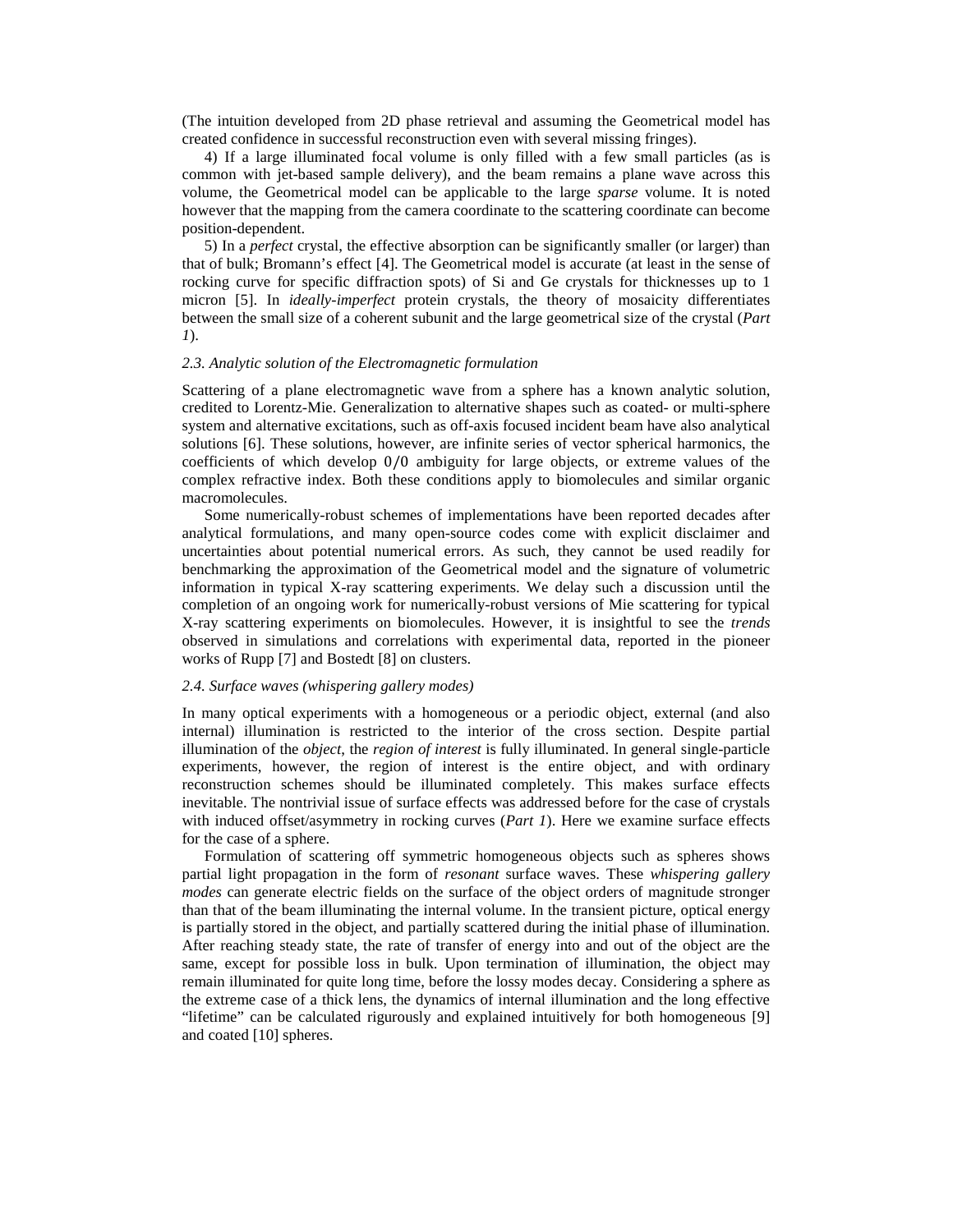An intuitive picture of light propagation in matter is based on analogy with (the simplified zero-dimensional) electric circuits and the delivery of electromagnetic energy to a resistor. With surface modes, this static picture is changed to a dynamic one, and the effective *impedance* of the medium develops a reactive (imaginary) component. This dynamic property of the medium can introduce significant changes, even in the steady-state behavior with continuous-wave (CW) excitations. With pulsed laser excitations, the transient behavior can also come into the picture and introduce more nontrivial behaviors (compared to a medium with instantaneous optical response).

Coupling of external illumination to such surface modes can be enhanced by orders of magnitude, with focused off-axis illumination; i.e., optimizing the overlap between the incident and resonant electric field profiles. The highest intensity of scattered light from a sphere can correspond to such an off-axis illumination scenario with more ehnaced signatures of morphology rather than illuminating the volume. In other words, misleading feedback for intuitive optical alignment by increasing "the signal".

In the geometrical limit (size  $\gg$  wavelength), the extinction cross section of a sphere is twice its expected value from Geometrcial model. This "paradox" originates from the exsistence of surface waves; a wave phenomenon at arbitrary scales [11]. The enhancement, the localization, and the delay of such surface waves can have important implications. Pumping and depleting a sphere with optical energy is a dynamic process. In the presence of a dynamic damage mechanism, a measured scattering pattern corresponds to the spatiotemporal evolution of two coupled mechanisms (classical electromagnetics and damage). It is especially important with common non-gated and long-exposure-time detectors.

## **3. Improved schemes for the Geometrical model**

The level of improvement provided by the following schemes is beyond the scope of this contribution. They simply make a formulation based on the common Geometrical model more self-consistent and/or robust.

## *3.1. Full 3D non-singular formulation of focused beams*

Most X-ray scattering experiments use focused beams to localize and to enhance the coupling of light to a sample. Focusing X-rays with wavelengths smaller than  $\sim$ 2nm and focal spots greater than ~100nm is not tight-focusing, per se. However, the ultimate positioning control (actuator step size, hysteresis, pointing stability of light source, local curvature of phase front, finite width of the sample-containing liquid jet ...) puts some limits on the accuracy of plane wave or even the more accurate spherical wave [12-14] approximations.

Paraxial propagation of light in free-space is characterized with a series of orthogonal electromagnetic modes, with the fundamental being a *Gaussian beam*. A light source with structured beam profile can be modeled with a few orders of orthogonal paraxial modes. However, the emission of a high-quality coherent light source (laser) is dominantly a Gaussian beam. The  $M^2$  figure of merit in laser specification sheets quantifies the accuracy of this assumption and the quality of the spatial profile, based on the far-field divergence angle of the laser beam. Also, an important property of a lens is converting a Gaussian beam to another Gaussian beam.

Contrary to the spherical wave model, the Gaussian beam features a smooth diffractionlimited waist and not a singularity. Also, in addition to the finite-curvature asymptoticallyquadratic transverse phase, it features an accumulated longitudinal phase shift of  $\pi$  required to satisfy Maxwel's equations (Gouy phase shift). By defining the auxiliary variables  $w(z)$  =  $w_0\sqrt{1 + (z/z_R)^2}$ ,  $z_R = \pi w_0^2/\lambda$ ,  $R(z) = z[1 + (z_R/z)^2]$ , and  $\zeta(z) = \tan^{-1}(z/z_R)$ , the electric field of the Gaussian beam in free-space (excluding the trivial propagation phase shift, which is accounted for by the Fourier kernel in Geometrical model), is written as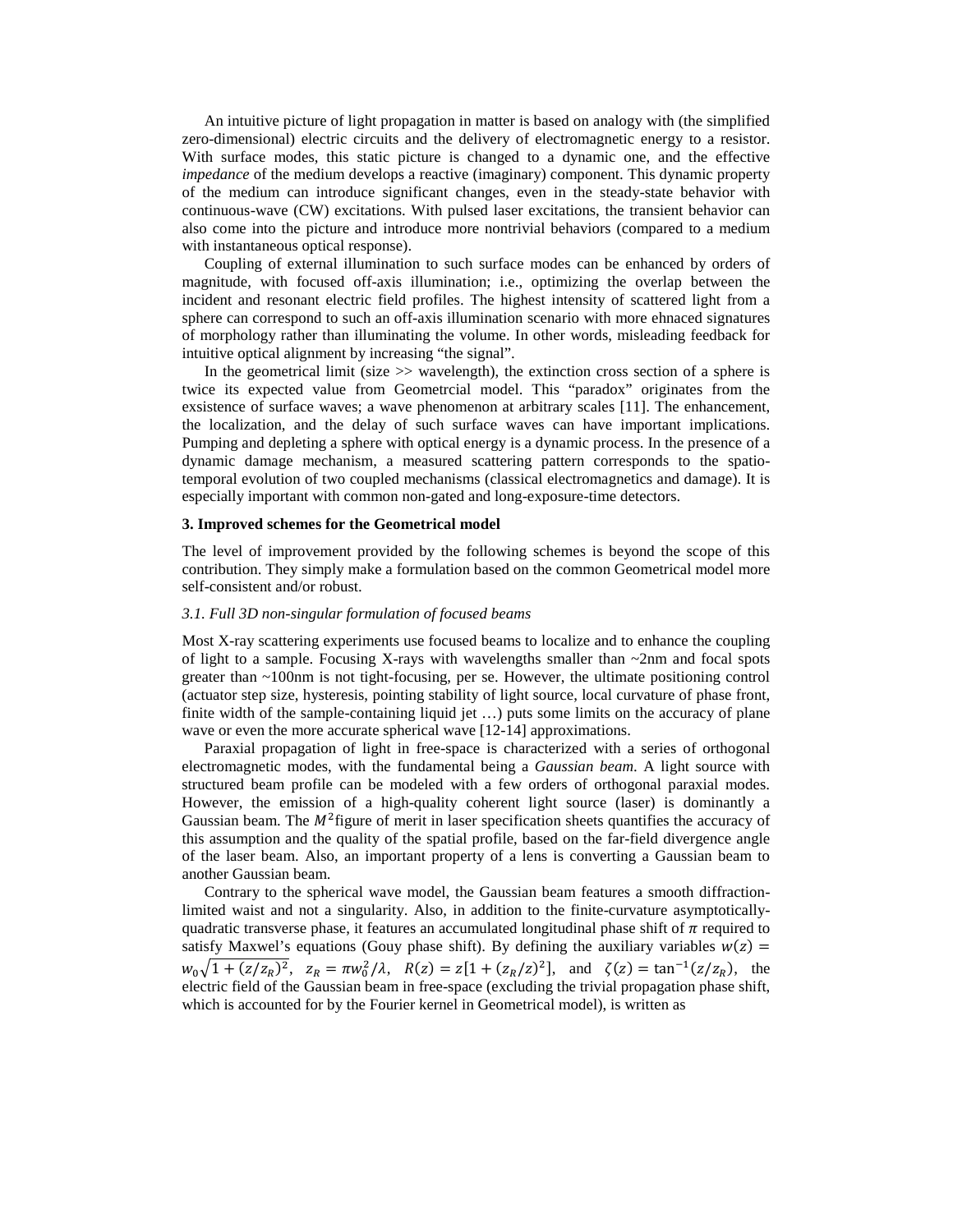$$
E(r, z) = E_0 \frac{w_0}{w(z)} \exp \left[ -\frac{r^2}{w^2(z)} - \frac{i2\pi r^2}{2\lambda R(z)} + i\zeta(z) \right]
$$

[Figure 2](#page-7-0) contrasts the effects of the phase profiles of the Gaussian beam and the spherical beam models of focused illumination simulated with the Geometrical model of scattering for a sphere with a diameter of  $300nm$  illuminated with a beam with intensity full-width-halfmaximum width of 100nm ( $w_0 = 72nm$ ), energy of 512eV ( $\lambda = 2.4nm$ ) and with longitudinal and transverse offsets of  $z = 140nm$  and  $r = 20nm$ , respectively.



<span id="page-7-0"></span>Fig. 2. Simulated scattering (Geometrical model) of a sphere excited with a focused beam with an intensity full-width-half-maximum width of 100nm and photon energy of 512eV with an offset of 20nm/140nm along the transverse/longitudinal directions. The left (right) panel corresponds to the 3D Gaussian (spherical wave) model.

## *3.2. Local Field estimation (extension of Beer-Lambert law to a heterogeneous medium)*

The Geometrical model can be made more self-consistent by explicit consideration of the accumulated extinction. This *scalar* model still discards reflections and distortions to the phase front. The extinction is assumed to be locally *smooth* and globally not very significant. With weak interactions across infinitesimally-thin longitudinal slices and using what may be considered a generalized form of Beer-Lambert's law, the following expression for the projected density on the camera can be derived, as detailed in Appendix B:

$$
E(x, y) = \left(1 - \frac{i\pi}{\lambda_0} E_{ideal}\right) E_{ideal}
$$

As the equation implies, the density itself has no physical dimension, but its projection gains the dimension of length and unit of  $m$  in the SI system. A measured snapshot is proportional to the magnitude squared of the 2D Fourier transform of  $E(x, y)$ . The error of a thick or dense object appears as a self-modulation term. The pixels corresponding to the periphery of an object (with strong signatures in Fourier transform) have negligible distortion. On the other hand, innermost voxels with large values of projections undergo large distortions, too. This can make 3D scattering even more representative of morphology (rather than volumetry) in a spurious way. By combining the above self-modulation error term  $i\pi k_0 E_{ideal}$  and the critical Rayleigh-Gans radius for a sphere  $R_c = \frac{\lambda}{4\pi |n-1|}$ , the *maximum selfmodulation error* for a sphere can be written as

$$
Error = (\pi/\lambda_0)(2R) |\delta n| = \frac{R}{R_c/50} \times 1\%
$$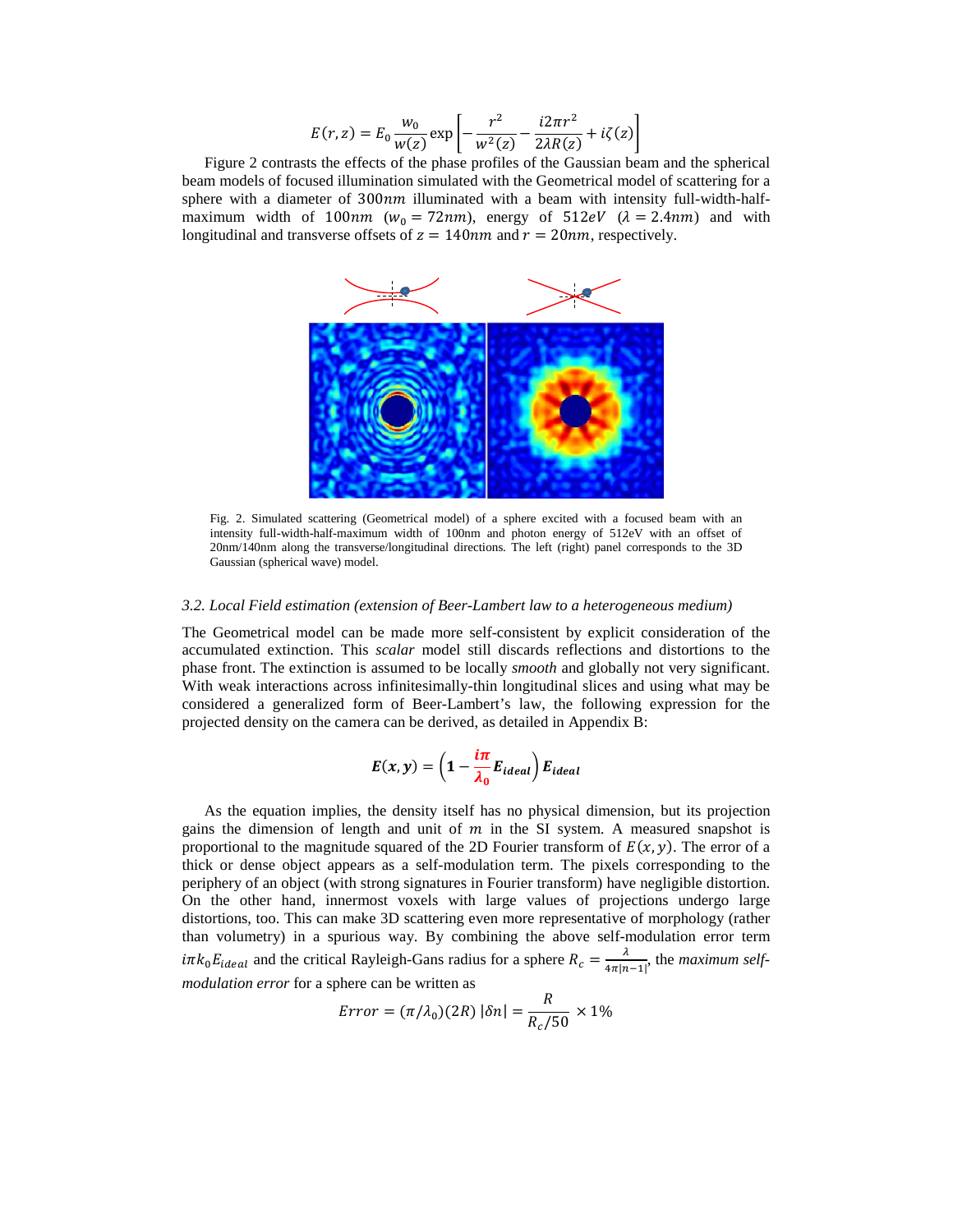This correction scheme not only helps to translate the Rayleigh-Gans inequality into more tangible and quantitative terms, but also provides correction schemes for the cases where it is (slightly) violated, and also generalizes it to more general case of heterogeneous objects.

Such a real-space measure of error seems to have a better affinity with the sought realspace density profile, compared to a scattering-space measure of error. A small inclusion in an otherwise-homogeneous medium can result in only slight decrease of fringe visibility in scattering patterns. In the case of spherically-averaged scattering (SAXS), such minor differences in the scattering space may even correspond to significant real-space morphological differences between two solid objects with the same volume [15].

The Geometrical model (with many of its key assumptions) is still at the core of this hybrid formulation. Sustainability of the phase front (or lack thereof) can be viewed from the perspective of paraxial propagation. The  $\vec{k}$  vector of propagation is normal to phase front, and (according to generalized Snell's law for a bent ray,) its slight variation is normal to the gradient of refractive index density  $\delta \vec{k}$ .  $\nabla n = 0$ . Phase front is more likely to be sustained if variations of refractive index happen transversally and not longitudinally. The extreme case of purely-transversal  $\nabla n$  (longitudinally-uniform density) can be a waveguide and support guided electromagnetic modes [16]. A guided mode has a finite width (contrary to an ideal plane wave), yet undergoes no diffraction (contrary to a Gaussian beam).

## *3.3. Disentangling the contributions of core and shell*

Many biological samples used in single-particle experiments [3], such as double-stranded DNA viruses [17] have stable solid-phase morphology, yet a viscous inclusion inside which may change its shape (or even topology) from one snapshot to another. Given this important challenge and the aforementioned pronounced signature of morphology in scattering patterns, there is a need for disentangling the signatures of morphology and volumetry in measured scattering patterns.

For simplicity, we consider the case of spherical geometry, yet arbitrary densities for coreshell. The geometry and the density of a given region (the core or the shell) are qualitative notions and are not quantitatively unique or independent. An icosahedral shell with uniform density, for instance, may be considered as a spherical shell with non-uniform density. So, the assumption of spherical boundaries for core and shell is not that restrictive.

The key ideas in our formulation are

- 3D formulation of real-space density with linear 1D parameterization:  $\{P\}/\{Q\}$ coefficients for shell/core
- Analytical calculation of 3D Fourier transform as a linear operator on  $\{P\}, \{Q\}$
- Projecting *phased* measured snapshots on two (mutually) orthogonal bases (say sine and cosine):  $\{C\}, \{D\}$
- Deriving closed-form linear equation for calculating  ${P}/{Q}$  in terms of  ${C}$ ,  ${D}$

The final result of the derivation, detailed in Appendix C, is the following simple linear matrix equation:

$$
\begin{bmatrix} \alpha & \beta \\ \delta & \omega \end{bmatrix} \begin{bmatrix} P \\ Q \end{bmatrix} = \begin{bmatrix} C \\ D \end{bmatrix}
$$

This is a linear equation to solve  $\begin{bmatrix} P \\ Q \end{bmatrix}$  (real-space radial weights of the reconstructed density) from  $\begin{bmatrix} C \\ D \end{bmatrix}$  (reciprocal-space radial weights of the *phased* measured snapshot). The elements of the matrix  $\begin{bmatrix} \alpha & \beta \\ \delta & \omega \end{bmatrix}$  are simply the *constant* projections of *known* basis functions on each other. They depend on the reconstruction parameters  $R_1, R_2, q_{max}$ , but are independent from measured data.

An important simplifying assumption here is taking phase retrieval for granted. This assumption is questionable, especially in the case of truncated scattering patterns (Sec. 7.5).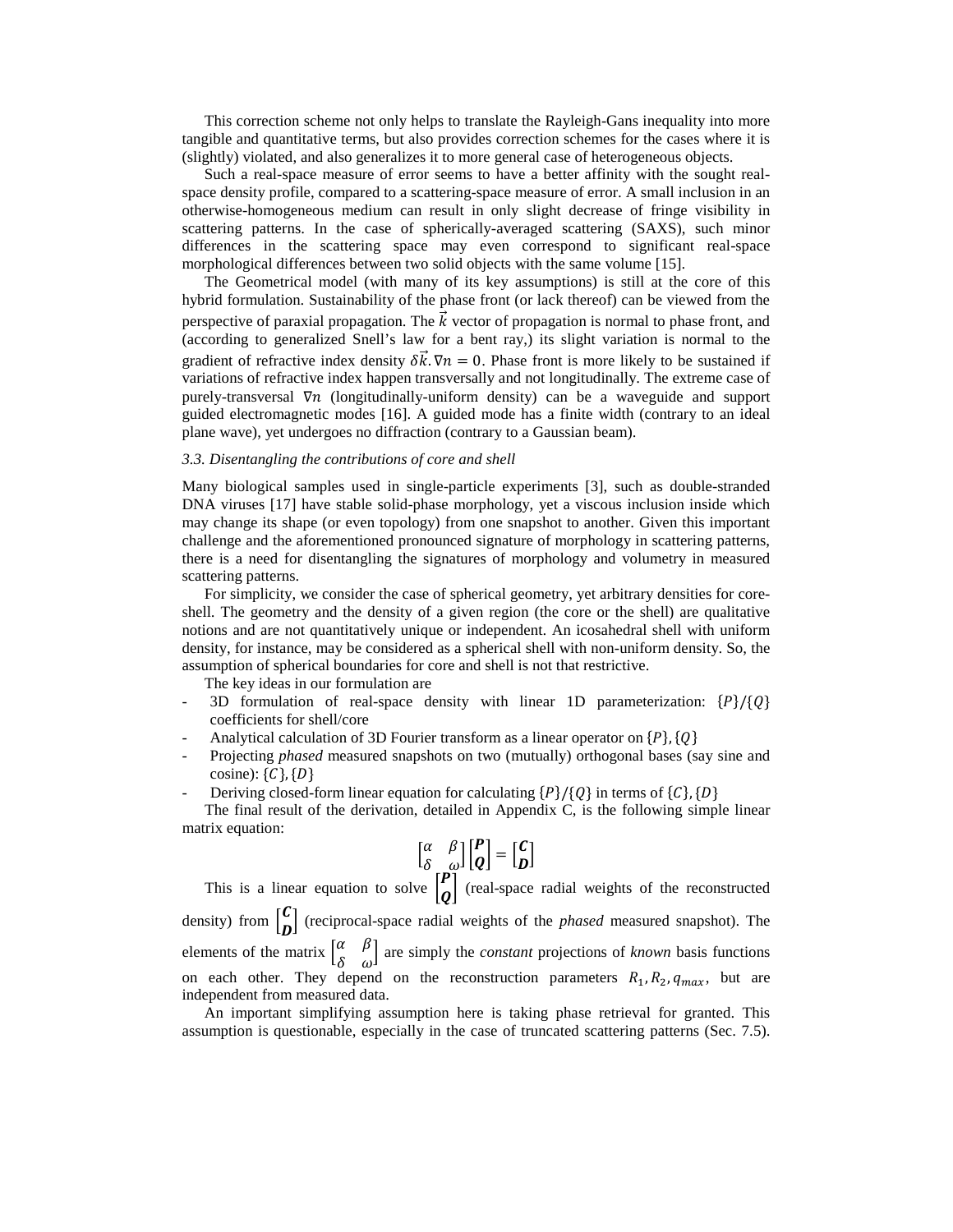Nevertheless, the formulation here serves as a starting point for more elaborate ones that take the issue of the loss of phase and (the uniqueness of) its retrieval into consideration.

#### *3.4. Fundamental shortcomings of the Geometrical model*

In brief, the followings are some important issues associated with the Geometrical Model:

- Attributing bright-dark fringes of a homogeneous object to mere geometrical parameters
- Missing the existence and variations of excess cross section
- Missing long-lived circulating resonances with pulse excitation
- Missing the significant impact of boundary conditions

## **4. Electromagnetic boundary conditions**

The impact of an obstacle such as a stone on the normal flow of water in a river is familiar patterns and vortices that conserve the continuity of liquid flow. Similarly, the flow of electromagnetic energy maintains the continuity of (tangential) electric and magnetic fields across a boundary. In the case of a plane wave crossing the plane boundary between two bulk media, these boundary conditions give rise to the conservation of the tangential component of

 $\vec{k}$  vector across the interface; i.e., Snell's law of refraction. Nontrivial propagation of X-rays in perfect crystals and unorthodox rocking curves, or nontrivial damage of a homogeneous object starting at the back side addressed in *Part 1*, originate from the compliance of light to these boundary conditions.

## *4.1. Diffraction tomography*

To best of our knowledge, the only single-particle reconstruction beyond the Geometrical model is based on diffraction tomography [18]. It includes higher-order perturbative solutions of scalar Helmholtz equation (higher-order Born's approximation). While *a meaningful and major step forward*, it is still based on the assumption of weak light-matter interaction and misses the reflections at grazing incidence angles, for instance.

The key point is an initial approximation of a homogeneous medium and using its characteristic response (Green's function) for the entire *inhomogeneous* medium with unknown boundaries [19]. The key idea behind Diffraction Tomography can be used in a more rigorous way by explicit consideration of electromagnetic boundary conditions in a heterogeneous object composed of multiple homogeneous units with arbitrary shapes and indices [20-22].

Electromagnetic boundary conditions are considered by the Electromagnetic and the *perturbative* Hybrid models, but not by the Geometrical model (w/wo corrections).

## *4.2. Geometrical model implies a "hard" boundary*

Illuminations confined to the interior (and avoiding the periphery) of a homogeneous or a periodic object can also generate nearly zero intensity (internal illumination) on the edges of the transverse boundary. With zero intensity, one can model light propagation by imposing almost any boundary condition (periodic, perfect electric conductor …) on this transverse boundary. However, the actual physical boundary condition, applicable to arbitrary illuminations (relevant to nanocrystals and single particles), depends on material properties among other things.

A crystal with a transverse cross section larger than the beam diameter supports electromagnetic *modes* [23,4] that under appropriate conditions reduce to a single plane wave. This plane wave (and hence the validity of the Geometrical model) originates from not only weak light-matter interaction; but also from the *existence and the special form of electromagnetic mode* in a crystal and *exciting it with an appropriately focused/collimated*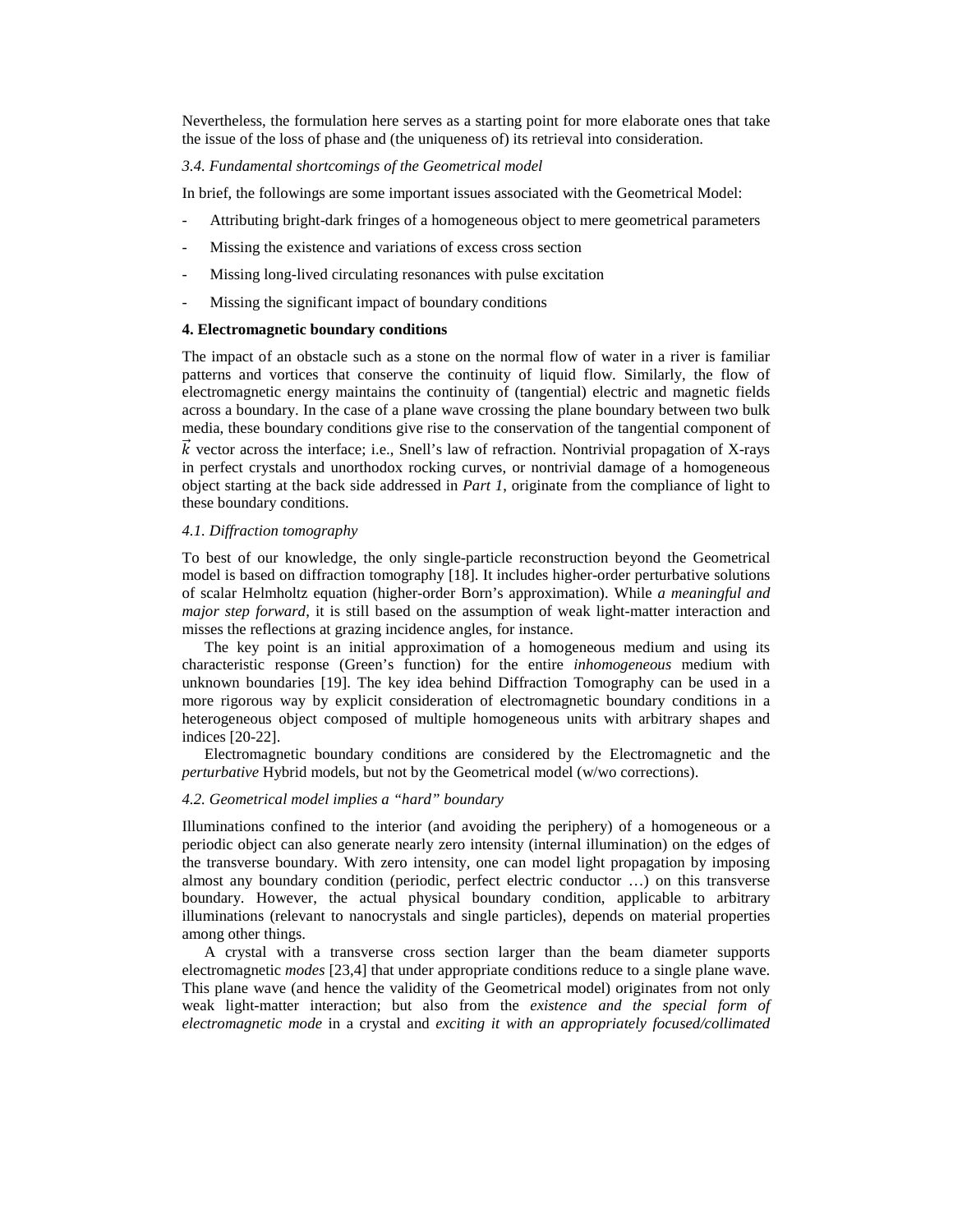*beam*. In principle, this luxury of sustained modes propagating in volume does not exist in the case of *volumetric* single-particle imaging, even with weak light-matter interaction (small object or hard X-rays).

With Geometrical model, one ends up with a shape transform (*Part 1*; Sec. 3) dependent merely on geometry and not material properties. This *signature* is similar to the signatures of hard boundary conditions (vanishing electric or magnetic fields on interfaces) by metallic  $(n = i\infty)$  or strong magnetic  $(\mu_r = \infty)$  shells, and not in (possibly lossy) dielectric bulk [16]. The distinction between these boundary conditions becomes clearer by contrasting the dependence of light propagation constant (effective 1D k-vector) in these two cases [\(Figure](#page-10-0) [3\)](#page-10-0).



<span id="page-10-0"></span>Fig. 3. Electric field patterns of the fundamental mode of a dielectric (core) and a metallic (shell) waveguide. The propagation constant of the mode in a hollow metallic waveguide (at a given frequency) depends only on the geometry, whereas that of a dielectric waveguide depends on both the geometry and material properties. The "hard" boundary condition in the case of the metallic shell is similar to that of the Geometrical model.

In the case of an incident beam hitting the edges of an object, the Geometrical model seems to introduce a spurious boundary condition on an object, even a crystal [5], immersed in the incident light. This effect may be negligible for an object with relatively large homogeneous zones (such as binary core-shell with smooth surfaces), but becomes more important for an object with a high level of heterogeneity and/or surface roughness.

## *4.3. Polarization*

To a laser operator, polarization is a property of *light source*;  $s/p$  polarizations corresponding to the electric field perpendicular to / parallel with the floor (for a well-aligned laser beam). However, polarization, as relevant to scattering, is defined with respect to the *entrance facet of an object* (over which boundary conditions are satisfied by including the incident beam). For crystals under "usual" illumination schemes, special symmetric objects, and also for 1D or 2D problems, there exist two decoupled polarizations. It means that finding the 6 unknown components of the electric and magnetic fields is split into two independent problems (with three field components being zero in each case). Under such conditions and with good alignment, the two polarizations relevant to scattering are related to the laser operator's  $s/p$  polarizations in a trivial way.

In the general 3D case, the notion of decoupled polarizations does not exist in the first place. Excitations with  $s/p$  polarizations provide complementary, but not decoupled information (of diagonal and off-diagonal elements of the scattering matrix). Weak index contrast of X-rays and working at small scattering angles can introduce considerable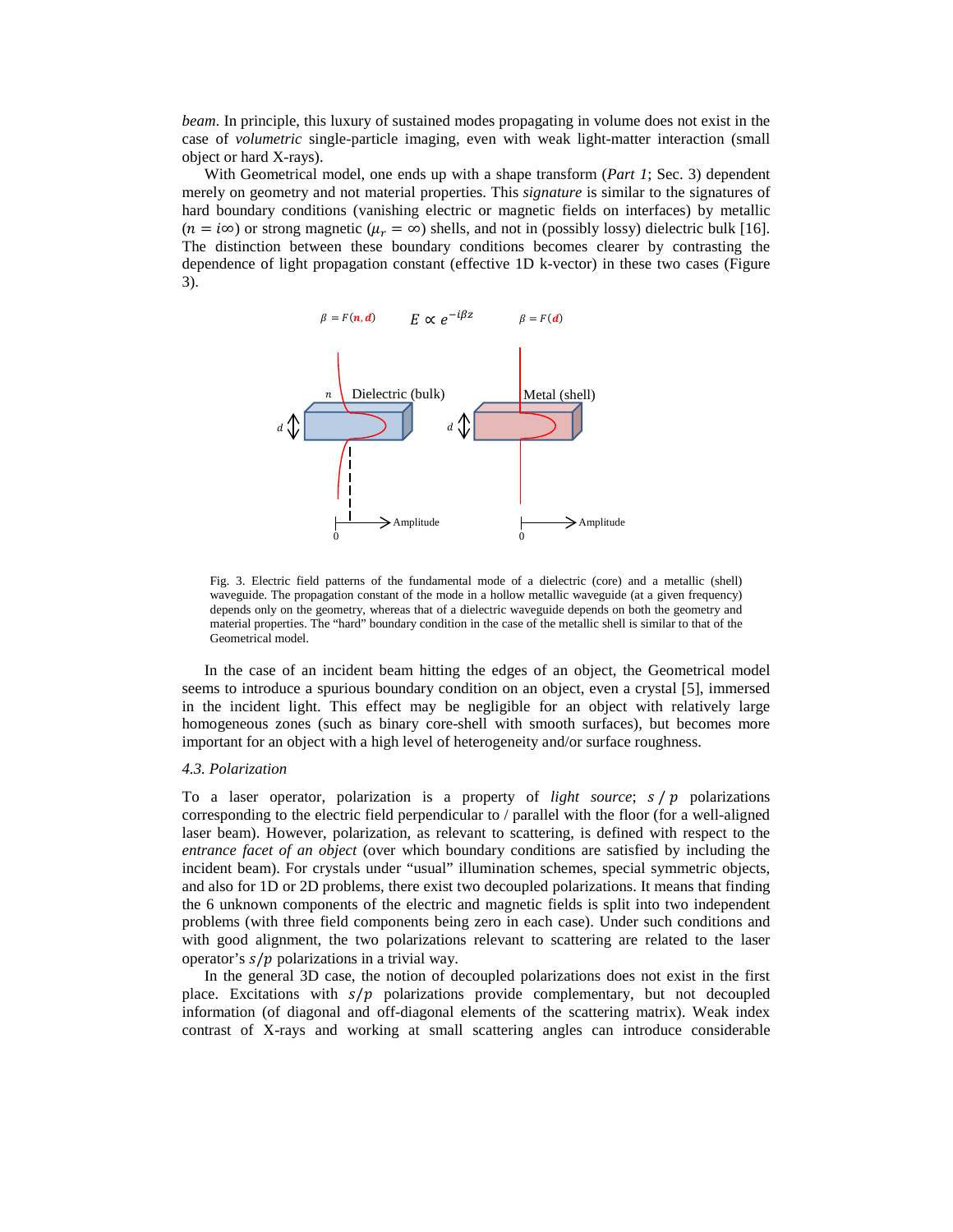simplifications. Polarization factors developed in the context of crystallography may still be good approximations for single particles. We are not aware of the scope of validity of such an approximation, especially for large scattering angles (where it matters).

In the "Dynamical Theory" of X-rays, polarization is defined with respect to the displacement vector  $D$  and not the electric field vector  $E$  [4].

## **5. Non-classical scattering**

## *5.1. Different regimes of light-matter interaction*

Classical scattering in an object made up of (linear non-magnetic) *bulk* subsets is governed by spatial distribution of the refractive index. A plane wave is scattered if only it reaches the interface between two bulk media. The propagation constant of a plane wave (even if complex) is preserved, and no new k-vectors are generated. This notion is independent of the size/wavelength ratio. This classical picture can fade out at wavelengths smaller than ~40nm or scales smaller than ~10nm, as shown in [Figure 4.](#page-11-0) The former is observed in non-classical (UV or) X-ray scattering from bulk at resolutions better than  $sin(\theta) / \lambda \sim 1/(40nm)$ . The latter originates from quantum confinement and modifies the shape and the spread of electron density and hence light-matter interaction in the  $\lt$  ~10nm scale.



<span id="page-11-0"></span>Fig. 4. The boundaries of the notion of *bulk* and *direct* applications of classical electromagnetics: The cartoons underneath the horizontal axis show that at small scales, a chemically-homogeneous material does not necessarily have a uniform or even confined electron cloud. The cartoons along the vertical axis show that at high resolutions, a plane wave is not a sustained electromagnetic mode of a homogeneous medium and causes scattering.

The majority of X-ray scattering models have been applied and validated in the contexts of 1) large optical elements, in which case the notion of bulk is *revived*, or 2) ideallyimperfect (protein) or perfect (semiconductor) crystals with possible perturbation, in which case the notion of bulk is not required. Applying classical electromagnetics to other unexplored regimes, such as  $\lt 10nm$  ordered (homogeneous, periodic, cluster) media, should be done with care. An insightful test case for 3D single-particle experiments can be 1D metrology of few-nanometer films and the comparative performance of X-ray measurements [24].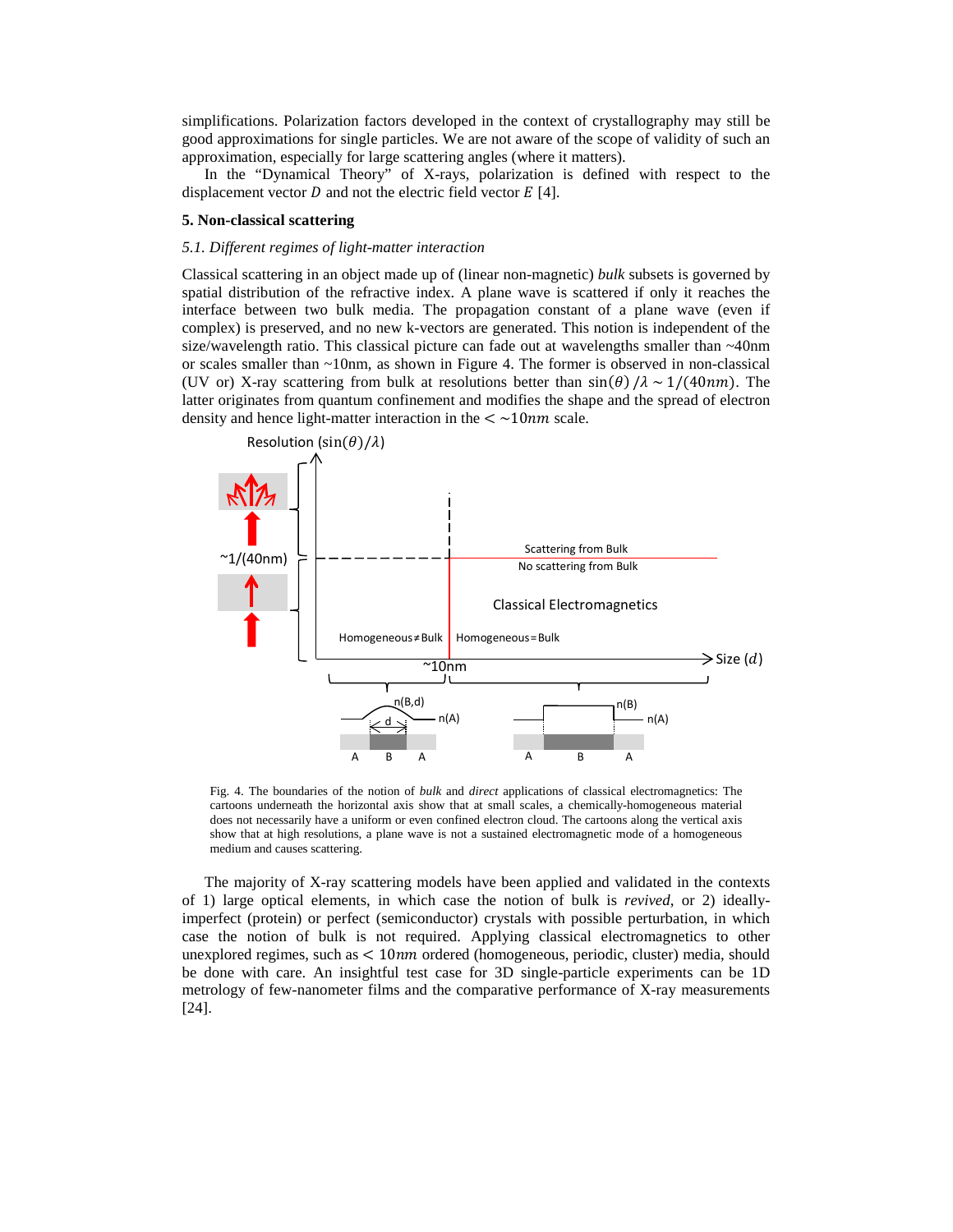## 5.2. Semi-classical models at small scales  $(d < \sim 10nm)$

The correspondence between the density profile and a constituent homogeneous unit can be lost because of quantum confinement at  $\lt \sim 10nm$  scale. Furthermore, the dynamics and the propagation of light (especially with intense laser pulses) can be coupled with those of the quantum energy levels and can create nontrivial phenomena [25].

Potential signatures of this regime of light-matter interaction are briefly reviewed in the optical (VIS-NIR) and less-explored X-ray regimes, and two models of effective index and effective polarization are mentioned. Finally, the regimes of validities of different models are *roughly* visualized.

## 5.2.1. Effective index model at optical (VIS-NIR) wavelengths

As a first approximation, light propagation in an ordered region with a size smaller than  $\sim$ 10 $nm$  may be approximated as having a modified refractive index (different from that of bulk). In microelectronics fabrication technology, this assumption has been used for multimodal metrology of ultra-thin films. At larger scales, an optical technique (ellipsometry) can use the refractive index of bulk to measure the film thickness. At small scales, however, the thickness itself can be first determined using the electrical tunneling effect. Ellipsometry can then be used in a mode opposite to the conventional way to extract the effective refractive index from the known thickness [26].

For a thin  $SiO<sub>2</sub>$  film grown on a Si substrate and using the data from 4-6nm films, the refractive index (at 633nm) has been modeled phenomenologically as a Gaussian function of thickness [26]. Full complex dielectric constant has also been quantified and compared with that of bulk in the case of silicon nanocrystals embedded in  $SiO<sub>2</sub>$  [27]. A more rigorous approach to size-dependent dielectric function has been formulated in the context of scattering from spherical particles to overcome the deficiency of *classical* Mie-scattering [28].

## 5.2.2. Impact on X-ray signatures

Soft X-ray absorption edges and shapes change considerably in going from bulk silicon to *nanocrystal* silicon [29-31]. Absorption itself is a contributor to the optical density and scattering. Furthermore, it is correlated with the refractive index via the Kramers-Kronig relation. A change in the absorption spectrum also implies a change in the dispersion (the spectrum of the refractive index).

In the classical picture, the total extinction (absorption and scattering) of a homogeneous sphere depends critically on the size of the object for sizes on the order of the wavelength [11]. This effect should be disentangled from potential quantum confinements in objects with  $\langle \sim 10$ nm size [28].

Such potential quantum confinement signatures have also been studied in the context of clusters [32], and differences between experimental and theoretical results have been reported. The theoretical results seem to have been purely quantum mechanical calculations of energy levels with no consideration of (nontrivial) light propagation.

In the case of 1D ultra-thin film measurements, reflectometry with grazing-incidence Xrays and neutrons had been anticipated to give the highest accuracy. Despite acceptable results, the high hopes for accuracy have not come true. The exact reason is not clear; yet, it is thought to have contributions from the refractive index [24].

## 5.2.3. Effective polarization model: coupled evolution of optical and electronic waves

Aside from quantitative errors, the effective index approach may even fall short of a qualitative story by missing important non-classical signatures of light-matter interaction (especially in excitation with a laser pulse, such as self-induced transparency). A better approximation in the case of a quantum-mechanical N-level system is to include a semi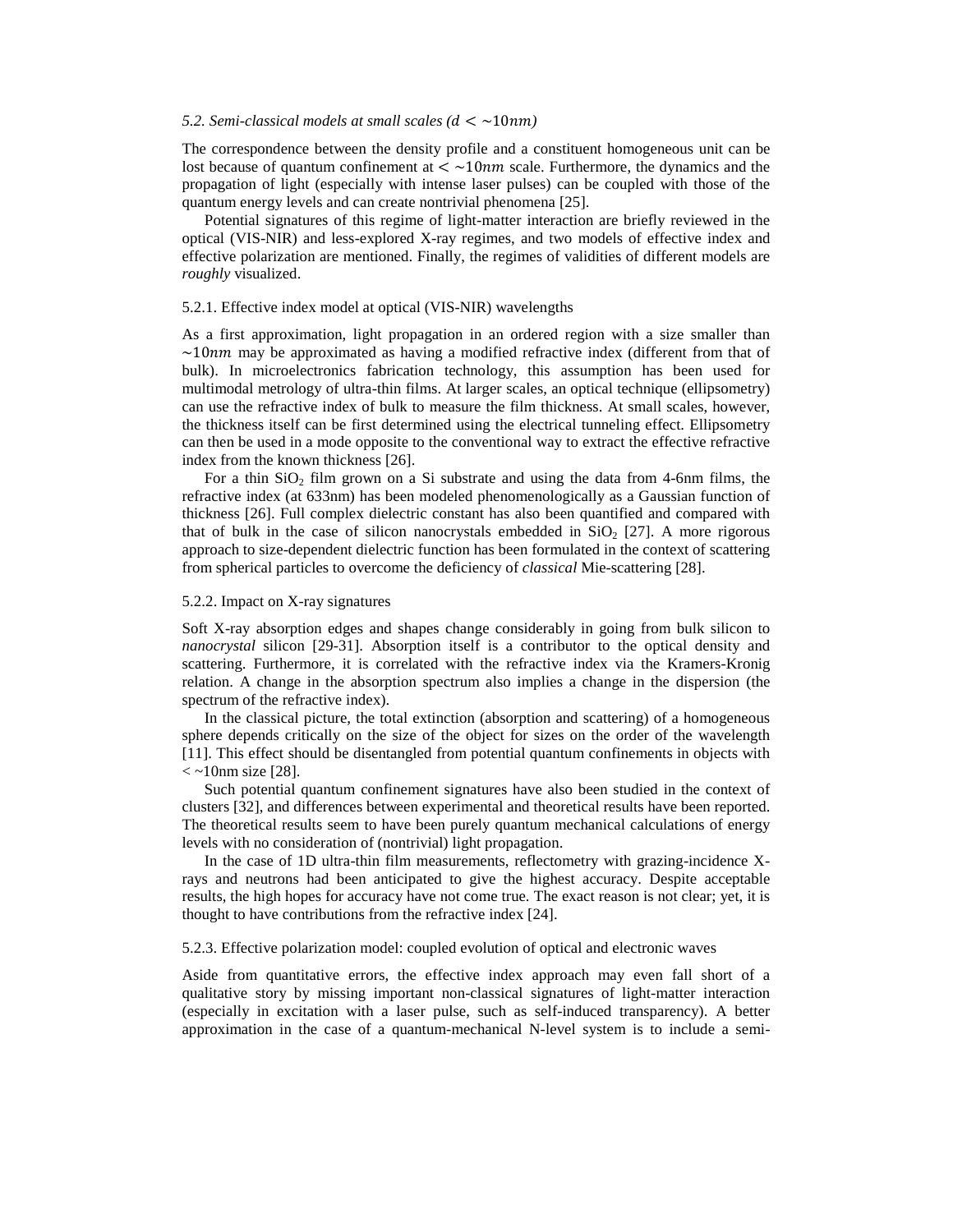classical induced polarization dependent on both the classical electric field and the quantum mechanical densities of energy levels. The *semi-classical Maxwell-Bloch model* is commonly used for modeling the coupled generation and propagation of light either at optical [33,34] or X-ray wavelengths [35-37]. This model seems to be the best candidate for capturing the *coupling of optical propagation and quantum confinement* in ordered low-dimensional objects, especially with intense pulse excitations. In terms of numerical considerations for suppressing the error of finite-difference approximation, special schemes for these nonlinear systems [25] beyond the conventional ones in the classical linear framework [38] are necessary.

## 5.2.4. Rough sketch of regimes of validity of different models

The materials presented so far in terms of the limits of the Geometrical model and more accurate alternatives can be represented in a multi-dimensional space with rough boundaries. To facilitate the visualization, we restrict the dimensions to two, with each axis corresponding to a "regime" and representing more than one parameter. The result is illustrated i[n Figure 5.](#page-13-0)



<span id="page-13-0"></span>Fig. 5. Representing different *(semi-) classical* models of X-ray scattering with rough sketch of their regimes of validity

## *5.3. Semi-classical models at high resolutions*  $(\sin(\theta)/\lambda > \frac{1}{40m})$

In the Electromagnetic picture, the polarization  $\vec{P}$  induced in homogeneous isotropic bulk in response to the electric field  $\vec{E}$  of incident light is proportional to and in the direction of the electric field of light  $\vec{P} = \epsilon_0(1 + \chi)\vec{E}$ . As the wavelength decreases (below ~40nm), the (UV or) X-ray photons cause a classical acceleration of the local electron density, which in turn radiates according to dipole-like radiation (similar to Thomson scattering). The continuum of scattered k-vectors in response to the incident k vector implies the failure of the notion of *bulk*, and a plane wave being its *mode* (eigenfunction). We consider three different approaches in handling this effect:

1. With Geometrical model (w/wo corrections), as in conventional protein crystallography, one does not need a classical assumption (This tangible convenience, however, comes at the cost of making classical arguments in *Part 1* less rigorous). Whether the scattered light (up to very large angles and resolutions) originates classically or non-classically is only reflected in the value of the form factor [39], without changing formulations.

2. With classical electromagnetic formulations based on the notion of bulk (such as Mie scattering), one should limit the generated scattering to small enough resolutions:  $\sin(\theta_{Max})/$  $\lambda < \frac{1}{40nm}$ . The limit 40nm comes from the smallest photon energy, for which non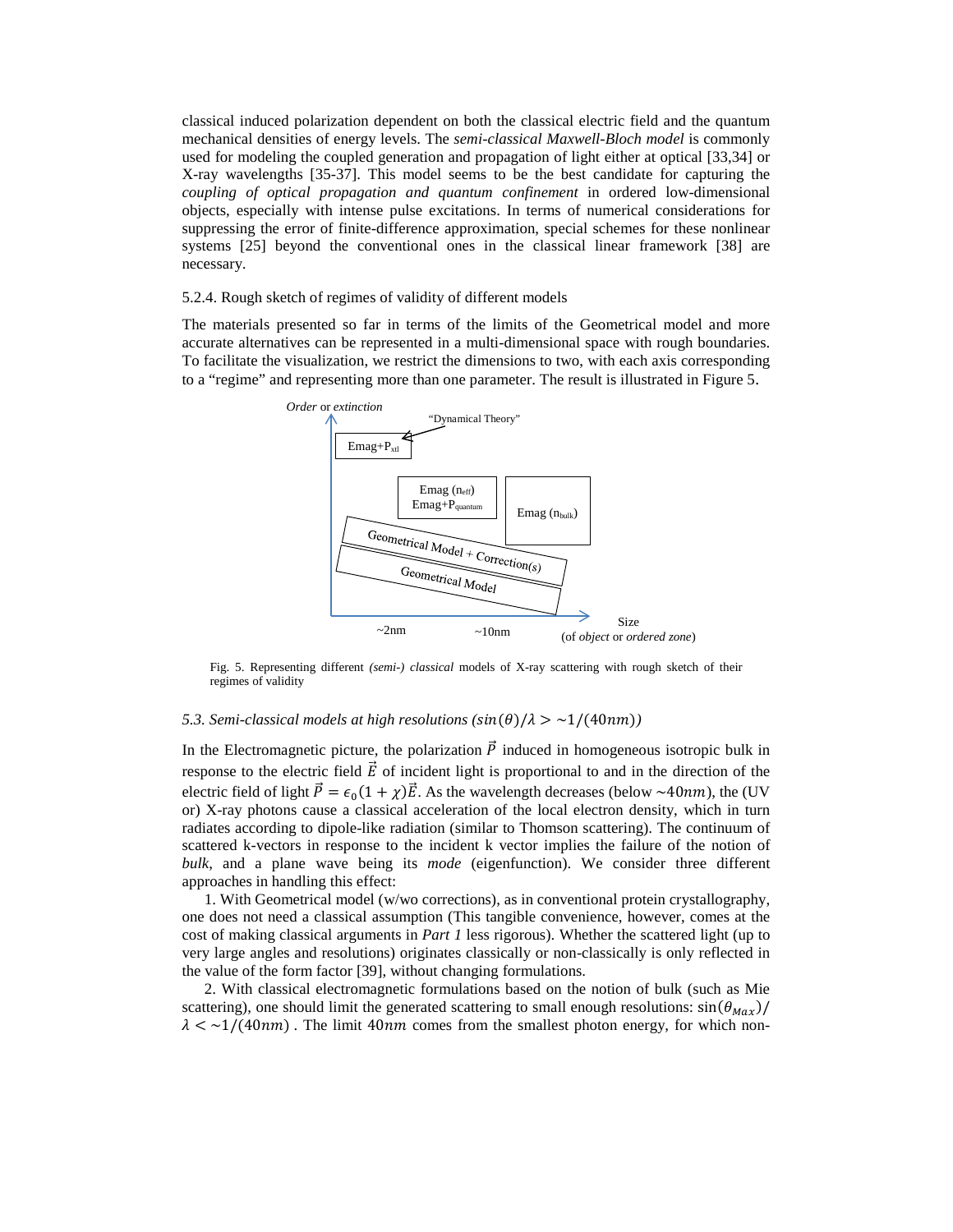classical scattering has been tabulated. Alternatively, one may use a threshold value of  $\sin(\theta)$  / $\lambda$ , for which the form factor of Carbon [39] drops by less than 2%, for instance. This accommodated non-classical error can be used to define a measure of self-consistency of a classical formulation.

3. The most rigorous way of treating non-classical scattering is introducing an effective induced polarization. This has already been "done" (or in a sense bypassed) in the very special case of a perfect crystal [40]. This formulation has two aspects: A) The assumption of a periodic polarizablity (or refractive index), and B) A classical treatment of light propagation in such a medium. *Irrespective of how light would propagate in a homogeneous medium, it is reasonable to assume that it develops a periodic envelope (Bloch wave) in a crystal*. This behavior can be modeled (semi-) classically by an effective periodic refractive index (which is not limited to macroscopic scales anymore). However, the unanswered question of propagation in a homogeneous medium is exactly what matters to single particle scattering; differentiates it from perfect crystal scattering; and requires a non-classical formulation of the induced polarization.

The induced polarization has been used to quantify the coupled transmission, reflection, and scattering in the cases of anisotropic crystals and static nonlinearities [41], dynamic nonlinearities [42], and N-level quantum systems [25]. In all these cases, however, the induced polarization at a point is defined with the total electric field at that point, only. In the case of X-ray scattering, Thomson-like scattering couples the density and illumination gradients in a nontrivial way.

One way to get around this difficulty is to skip the notion of *bulk*, and if possible to include the notion of form factor. An important question in electromagnetics is if and under what conditions, the notion of bulk and the notion of oriented dipoles are equivalent. The consistency of these two models requires working at "large" wavelengths (compared to the size of dipoles) and a correction to the electrostatic (Clausius–Mossotti) term. This notion has been used in a model of classical far-field scattering, known as the discrete dipole approximation or DDA [43]. It considers the total local electric field to be the sum of the incident beam and scatterings from all other dipoles. It uses the accurate dipole scattering, which only in the far-field approximation is reduced to Thomson scattering.

We anticipate that *the DDA method with small enough dipoles, yet with no need to complying with the notion of bulk*, can be used to model the *coupled illumination and scattering*. This issue is currently under further investigation. From a computational point of view [44], the DDA method reportedly outperforms the more common T-matrix method (calculating the scattering of a system from the scatterings of individual components) [45]. It also enjoys FFT-based accelerated computation [43].

#### **6. Meanings and properties of "Density map"**

#### *6.1. Optical vs. electronic vs. chemical images*

The corrections for the Geometrical model elaborated in this contribution are mostly aimed at disentangling the signatures of the *optical* density (scattering potential) from the self-induced pattern that illuminates it. It is common in the X-ray community, however, to correlate the scattering patterns with *electron* density. This is a reasonable notion in protein crystallography because of 1) heterogeneity of biomolecules and 2) atomic-level resolution, in which case both *electron* density and *optical* density are (within the achievable and required resolution) practically the same clouds localized around atoms. A library of element-specific scattering patterns is used for Model Building by locally fitting the measured *optical* density [46]. The optimal fit; i.e., types and positions of individual atoms forms the *chemical* image, usually shown superimposed on the electron density image.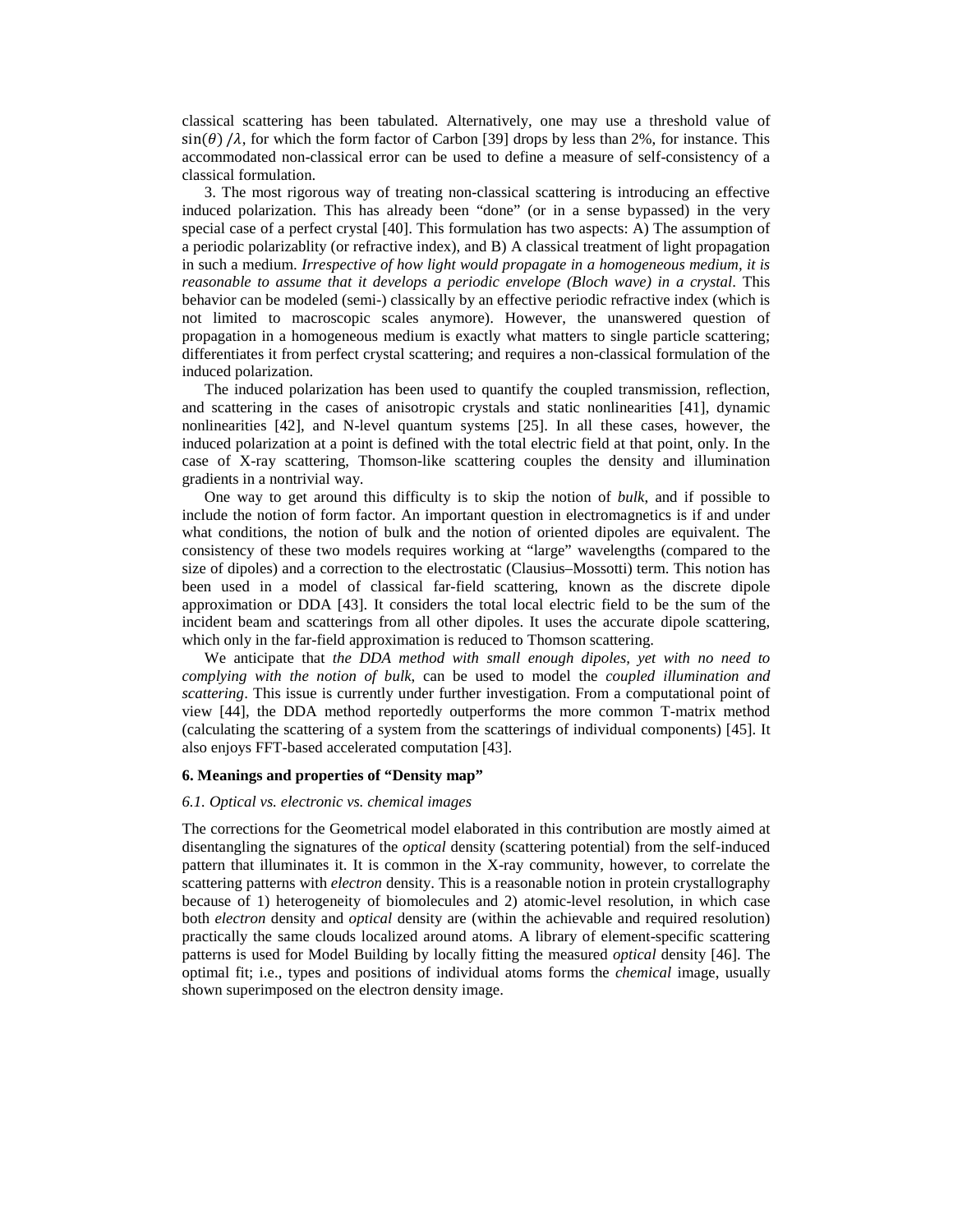An important convenience in protein crystallography is the simple correspondence between (overlap of) the three optical, electronic, and chemical images. In single particle imaging, this luxury is questionable.

#### *6.2. Long-range synergy of electron cloud in protein crystallography*

Electron density *ED* is related to the elctronic wavefunction  $\psi$  as  $ED \propto |\psi|^2$ . The information content of the wavefunction for two or more bonded atoms concerns 1) their types and equilibirium positions, and 2) modulations of individual spherically-symmetric electron clouds of hypothetical isolated atoms, after forming the bond. This latter piece of information is discarded in protein crystallography

Long-range synergy of electron cloud (coherent *electronic* interactions) in biomolecules can be present even at distances up to  $\sim$ 10nm, as evidenced by FRET-like spectroscopic processes. Such interactions are obviously stronger at  $\sim$  2 orders of magnitude smaller distances; i.e., the length of covalent bonds. However, fitting the measured optical density map of a *hetrogeneous* biomolecule to a chemical image can be done efficiently by discrading variations as between a  $p$  orbital or two interpenetrated  $s$  orbitals. The size of the *primary units* of a *hetrogeneous* biomolecule (individual atoms) is on the order of or even smaller than the achievable and required resolution distance.

*Partial coherence* in protein crystallography concerns not only *optical* waves (intensitywise addition of scattering patterns from different mosaic blocks  $I = \sum |E_{mosaic block}|^2$ , but also *electronic* wavefunctions (superposition of electron densities  $ED = \sum |\psi_{isolated\ atom}|^2$ ).

## *6.3. Electron cloud distortion at intermediate scales: Imaging meets spectroscopy*

In an object with one few-nanometer subunit, the chemical image (*ionic body*) can have atomically sharp boundaries, and yet the electron cloud can have smooth extensions beyond the boundaries (*spill-out* effect) and (*Friedel*) oscillations within the homogeneous zone. This *soft boundary* is more pronounced in the case of metallic or semiconductor nanoparticles [28].

Such quantum confinement issues are irrelevant at low (classical) resolutions. They also seem to be irrelevant at very high (atomic) resolution imaging of biomolecules, because of hetrogeneity and very small primary units. However, in few-nanometer nanoparticles or coreshell objects, an *ordered* (homogeneous, periodic, cluster) primary unit has a size well above the resolution distance. The strength and the relevance of quantum confinement vs. size have been shown with the rough semi-quantitative trends in [Figure 6.](#page-15-0)



<span id="page-15-0"></span>Fig. 6. Rough semi-quantitative sketch of the strength and relevance of quantum confinement and longrange synergies (coherent superposition) of electronic wavefunction.

#### *6.4. Are high-frequency ripples in electron cloud spurious?*

The aforementioned internal oscillations and also the spill-out of the electron cloud within and around a homogeneous medium cause authentic features in the *eletcron* and most likely in the *optical* density, but not in the *chemical* image. The existence or level of such authentic, yet visually-not-so-appealing oscillations can also be affected with reconstruction parameters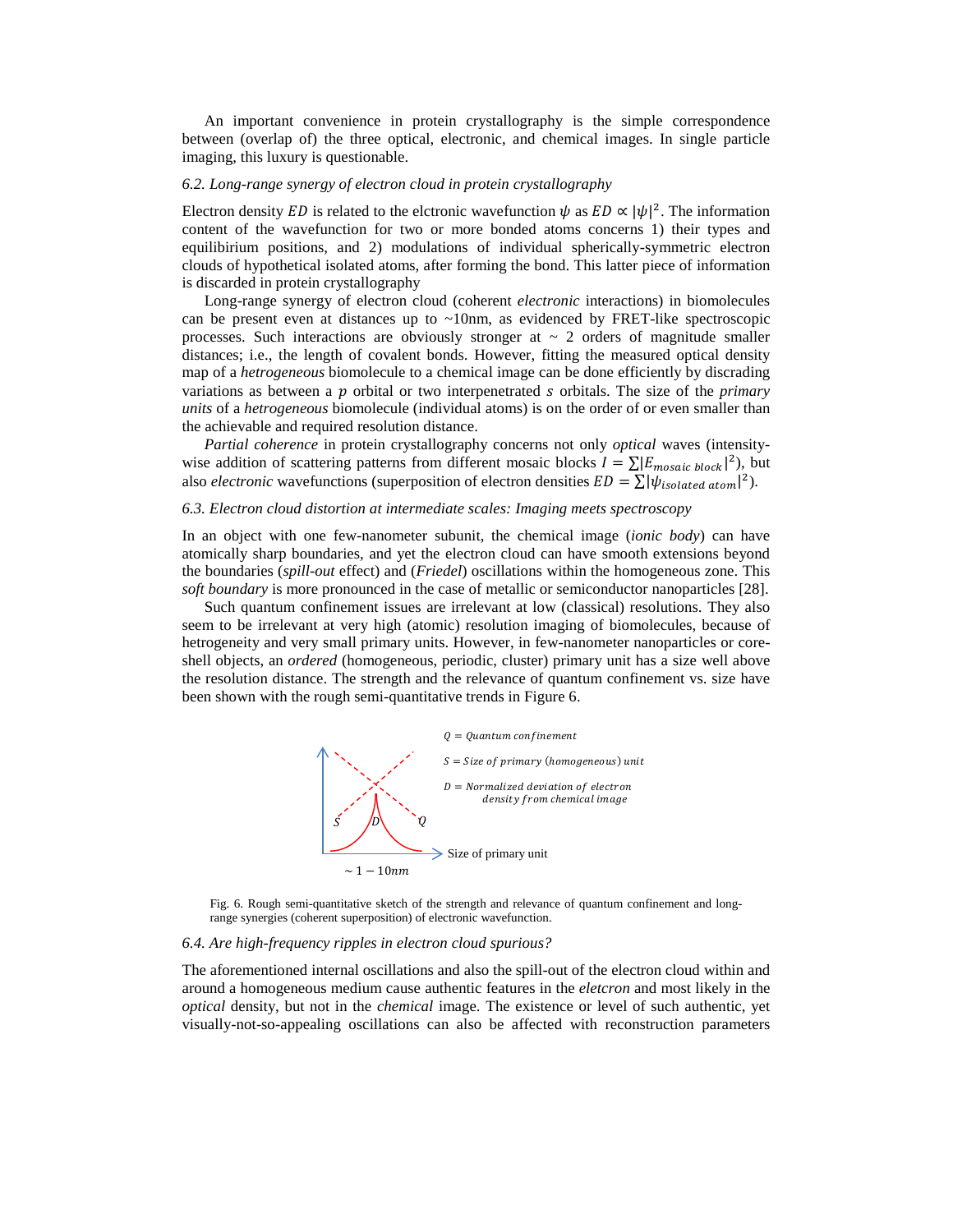affecting resolution and numerical errors of Fouier analysis on a discrete grid (similar to "Bfactor" in crystallography).

In the case of spill-out effect of the electron cloud in a thin nanostructure, even a correct chemical image (equivalent of a PDB file in protein crystallography) cannot generate the electron density image accurately.

## *6.5. Electron density image vs. chemical image: which one generates the other?*

"In a high-resolution electron density map, corresponding chemical residues *show up*". Is this true notion for the end-users of protein crystallography software also true for software developers of single particle imaging?

Electron density image is obtained by fitting a measured optical density image to an assumed chemical image, as shown in [Figure 7.](#page-16-0) The (semi-) classical expression correlating optical density to electron densitie*s* is based on form factors and dispersion-correction terms of *specific known elements* [47,46] in primary units. Talking about "density" gradients only makes sense in the classical regime. In the non-classical regime, explicit knowledge of (or assumption about) the elements associated with a sought density are required. Different elements introduce different levels of non-classical scattering, and the combined effect of {density, form factor} determines the scattering.



<span id="page-16-0"></span>Fig 7. Meanings of the "density map" in different X-ray scattering experiments. The correction schemes reported in this contribution merely aim at getting an undistorted *optical density* image. The trivial equivalence of all four images (and hence the blurred boundary between them) in conventional protein crystallography originates from *atomic-resolution fitting* of data to known scattering signatures and heterogeneity of biomolecules. One fits the optical image to a *chemical image, from which an electrondensity image is inferred* (and not the other way around).

## *6.6. Optical density: real or complex?*

As seen in [Table 1,](#page-4-0) the refractive index can be well approximated by a real number, as photon energy approaches higher values (and far from resonances). The same trend holds for the theoretical optical density (without corrections), which is related to electron density with a *real* proportionality constant. This is why "the density" is intuitively a real quantity in protein crystallography.

At soft X-ray energies, as used with many single particle experiments, the real-space optical density is a complex quantity:

- For a filled (topologically *simply-connected*) homogeneous object, or a homogeneous object with voids *in vacuum*, the complex refractive index (or optical density amplitude) can be factored out. Within this complex constant coefficient, the 3D map can be modeled as real.
- For a heterogeneous object or a homogeneous one with voids (topologically *multiplyconnected* or *disconnected*) embedded in a background medium, the real-space density map is a complex function. It cannot be converted to a real one by simply factoring out a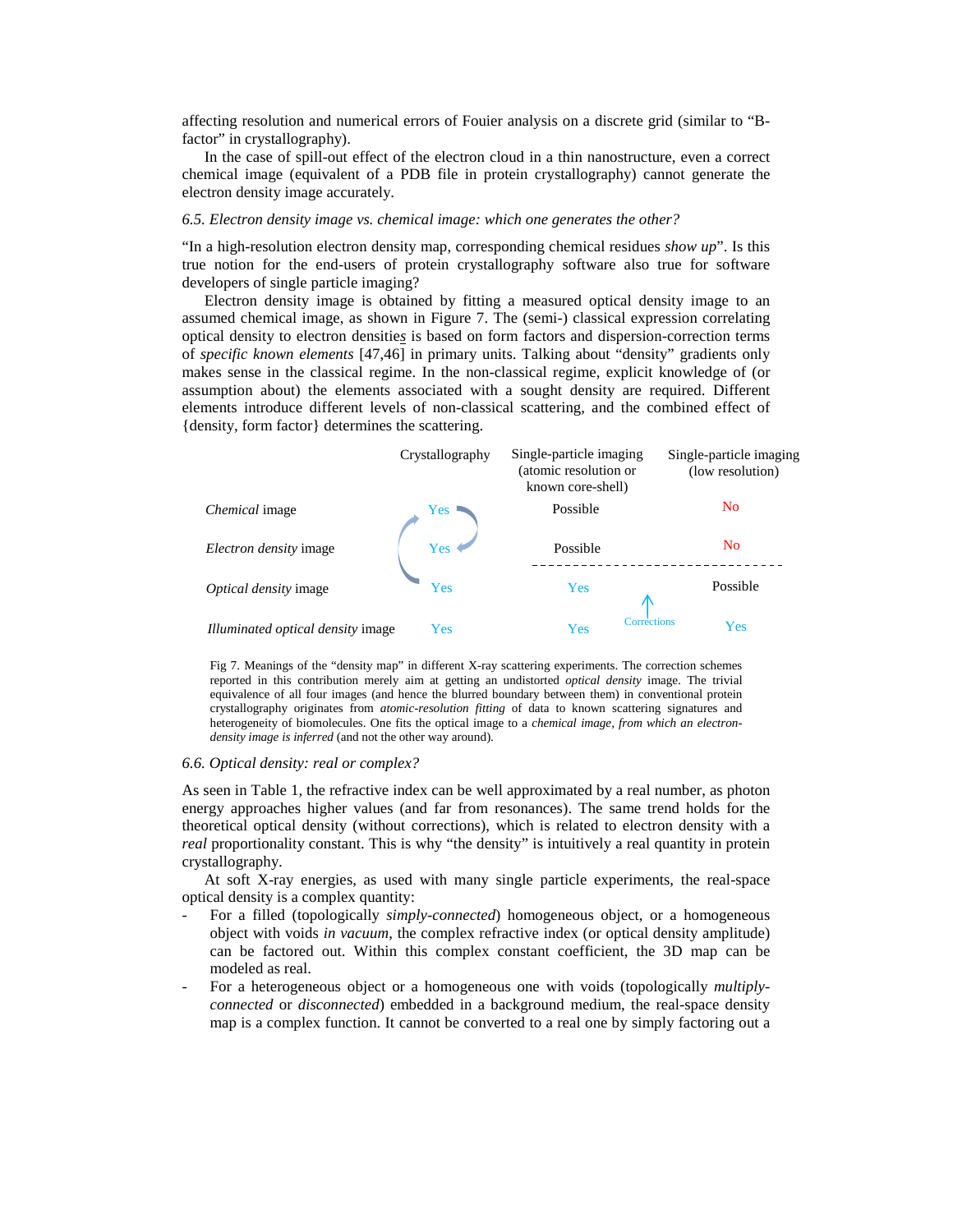constant complex factor. Phase retrieval algorithms or reconstructions based on fit to a real-space profile [48] should consider the possibility of a complex density map.

At classical resolution (no contribution from form factor) and in the case of a homogeneous object without voids, one can simply consider the absolute value of the retrieved *optical* density map to also represent *electron* density map within a scale factor [49]. In other cases, the optical and electronic density maps are not necessarily the same. Estimation of electron density requires an assumption about the chemical image, and fitting the optical density map to such a model of chemical image.

## **7. Discussions and open questions**

## *7.1. Practical implications for "3D imaging" of viruses*

Given the strong scattering with big objects and at small wavelengths, many data sets have already been collected with big viruses and/or at X-ray photon energies close to 500eV. The gain in signal to noise ratio in such data sets comes at the cost of the compromised accuracy of the conventional Geometrical model [\(Table 1\)](#page-4-0). But even in such cases, the clear signature of morphology [3] is a promising factor. The high extinction at 500eV may also come as a bonus *concealing rather than distorting volumetric information*. Schemes for disentangling the signatures of morphology and volumetry are expected to bring such datasets to more conclusive reconstructions of morphology. The scheme presented in Sec. 5.3 is just a starting point for developing more elaborate formulations to retrieve the capsid morphology. If volumetric distortions are not dramatic, a correction scheme, as in Sec. 3.2, may be helpful in even retrieving the signature of the genome.

A morphology-oriented (rather than volumetry-oriented) approach can be compared with a similar one in the parallel field of electron microscopy, where some recent reconstructions of big viruses have been focused essentially on the capsid (morphology). It is not clear to us whether this limitation has been caused merely by icosahedral [50] or 5-fold [51] rotational averaging of the density map (reasonable for capsid, but not for the genome inside), or possibly other factors. Considering the results of Sec. 5.2., it is expected that irrespective of the illumination source (photon or electron), the edges of the projected density experience the least self-modulation error.

Aside from corrections in modeling and data analysis, more recent experiments (for instance, LCLS proposal LB33) have also successfully measured scattering patterns of smaller viruses (PBCV-1 with a 3D capsid diameter of 190nm and a packed genome, as opposed to Mimi virus with a diameter of 750nm and loosely-packed genome) at the high soft-Xray photon energy of 1.8keV. These data sets are currently being analyzed.

Contrary to protein crystals with partial coherence and >10nm unitcells, viral capsids are decorated with seemingly more-ordered *2D* arrays of hexamers [52] or trimmers [53] of smaller few-nanometer capsid proteins. Quantum confinement (Sections 6.1 and 8) in these cases, while minor, can be relatively stronger compared to that in the case of protein crystals.

On a final note, showing 2D projections without explicit specification can be misleading. A 2D projection with a structured pattern inside may correspond to the projection of an empty capsid with modulated shell or a capsid with the genome inside. This crucial single bit of information (emptiness of the capsid) can get a wrong answer with insufficiently explained 2D projections.

#### *7.2. Geometrical model is (more general and) not equivalent to Born's approximation*

The Rayleigh-Gans and the first-order Born's approximations *end up with a similar formulation* as the Geometrical model; i.e., the 3D Fourier transform of the density function. However, they are based on the extra assumption of classical scattering from (possibly heterogeneous, yet) *locally-isotropic* bulk. The Geometrical model, as used in protein crystallography with ultimate non-classical resolution, does not require classical concepts.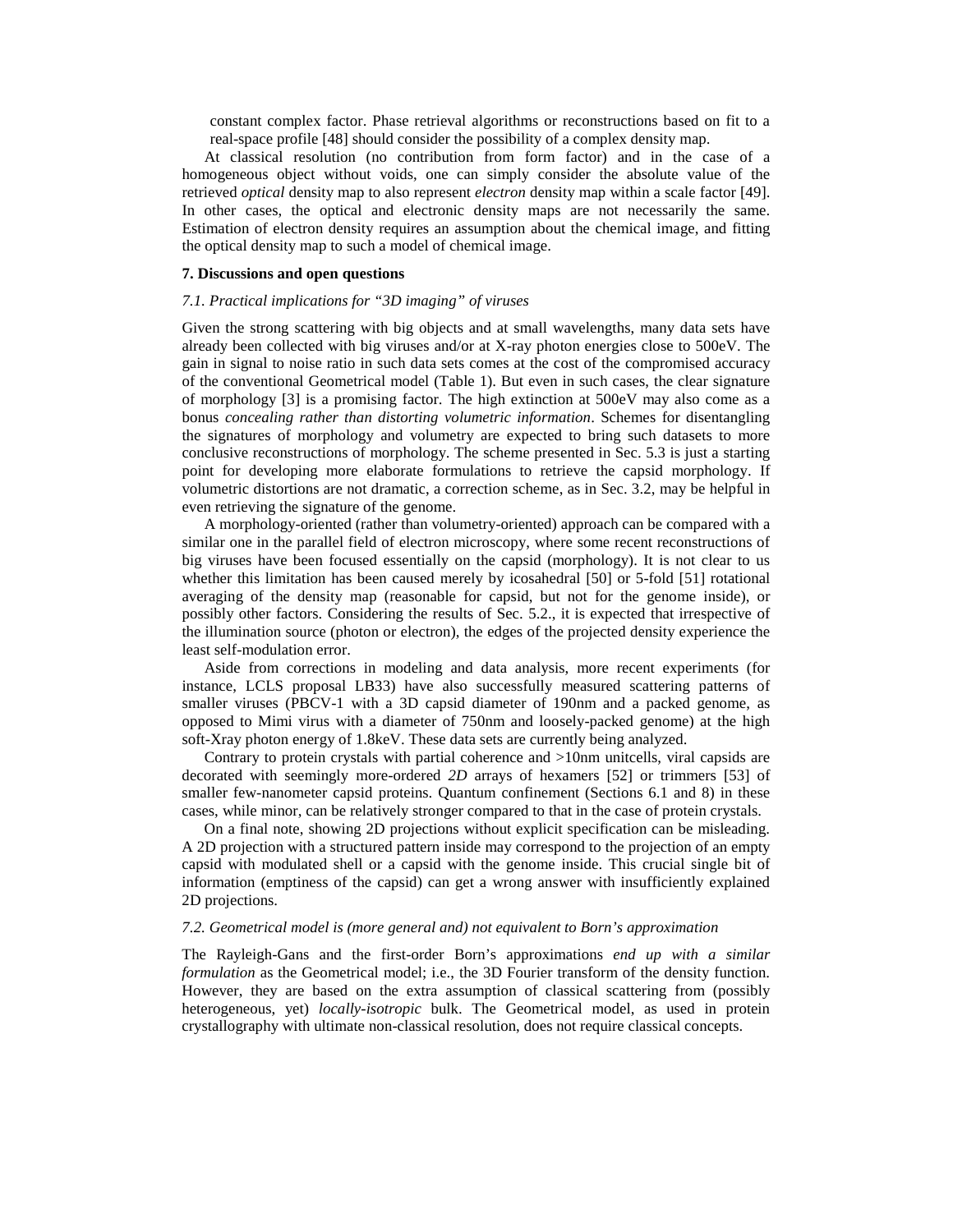## *7.3. On "enhanced electron densities on surfaces"*

Surface modes correspond to the poles of the dispersion equation, and depend on the size and the refractive index. They do exist even with a purely real refractive index (at a frequency far from resonances). Approaching the resonance frequency of bulk matter further enhances such effects or the specific near-field pattern in the vicinity of the object. But even in this case, with enhanced classical *oscillations* of the electron cloud, the *average position* of the electron cloud and the value of the refractive index remain the same (no change of bulk). Classical Mie scattering analyses of such effects cannot be interpreted non-classically with the Geometrical model (correlating illumination gradients to displaced charges). Even close to resonance frequencies, *surface waves do not imply (steady state) charge displacement*.

Quantum mechanically, one may expect carrier confinement in ultra-thin shells or similar geometries. Even if relevant to a structure, this property cannot be deduced from classical Mie scattering analysis.

Also from this perspective, we suggest further inquiries into the observed "enhanced electron density of the hydration shell" surrounding biomolecules [54]. Enhanced illumination and enhanced electron density may both have potential partial contributions to this phenomenon. Global surface waves are avoided in protein crystallography by limiting the illumination to the middle of the object. Individual mosaic blocks or unit cells, however, are likely to experience such effects locally. For guided waves in 2D crystals, a uni-directional flow of the total power across unit cells with a single optical mode (despite counterpropagating electric field components) is achieved by forming power vortices [55]. Such flux vortices, if any, appear as spurious enhanced electron density with the Geometrical model.

## *7.4. Feedback from density map to solvent properties*

Making a biological sample and especially a crystal in a stable and biologically-"happy" form includes a strong constraint (optimizing parameters such as temperature and PH level of the solvent). Imaging the sample is also about a strong constraint to narrow down the large space of candidate solutions to a small one and eventually to the right one. What connects these two optimizations is the electrostatic potential on the surface of the sample:

# $\rho_{protein} \rightarrow V_{surf} \leftarrow PH_{solvent} \& T_{solvent}$

In a hybrid electron microscopy (EM) and X-ray reconstruction [56], this dependence can be used when the resolutions of the two data sets become comparable. Note that the *electrostatic potential* (and not electron density) is the physical quantity or "density map" measured by electron microscopy [57].

Volumetric electrostatic potential map associated with an electron density is formulated quantum mechanically, and is eventually reduced to a simple projection in pure EM studies [57]. Morphological electrostatic potential on the surface, however, can be solved classically, and derived from X-ray crystallographic data. The physical constraint correlating EM and Xray density maps on the surface is Poisson-Boltzmann equation [58]; an extention of Poisson's equation of Electrostatics by considering thermodynamic properties of free charges (ions). This equation is further linearized in practical applications [59].

Discarding electromagnetic constraints by the Geometrical model (Sec. 4) makes it simple and flexible on the one hand, and deprives it from meaningful physical constraints needed for identification of a unique solution, on the other hand. The unknown shape and effective density of the hydration shell [60] may also be estimated in optimization-based reconstructions utilizing the correlation between electron density and electrostatic potential.

Also, if the electron density and electrostatic potential are known, one can calculate the right PH and temperature. This may be helpful for the case where a crystal structure has been solved, and one seeks to introduce a chemical perturbation in the molecule. Knowing the perturbations in electron density and electrostatic potential, the required perturbation in the solvent properties can be estimated (in principle).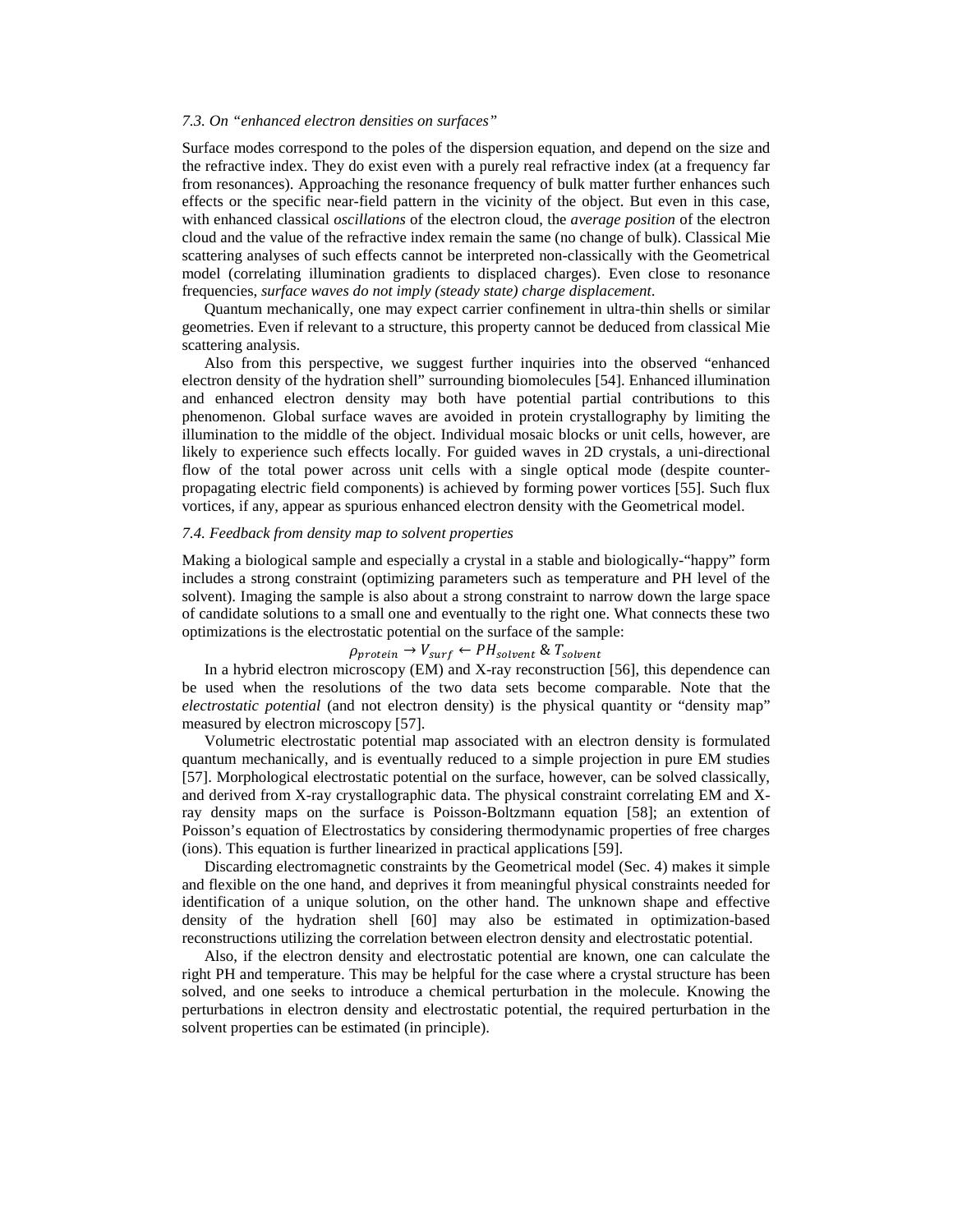## *7.5. Parameterized solutions and uniqueness of inverse X-ray scattering problems*

## 7.5.1. "Resolution", phase retrieval, and truncated scattering patterns

Even if single particle imaging can use the optical model and the "density map" used in protein crystallography, phase retrieval introduces a new challenge. Closely-related to phase retrieval is the notion of the maximum scattering angle (real-space resolution):

- In image processing, there exists the meaningful implicit assumption that the maximum spatial frequency of *data* is the maximum spatial frequency of the *object* generating data. In simple terms, the available spectrum has not been truncated (finite width and smooth terminations in both real- and Fourier-spaces).
- In protein crystallography, the retrieved real-space pattern is fitted to a model made up of known residues, and this model sets an effective absolute maximum frequency.
- In single particle imaging with truncated scattering patterns, the maximum spatial frequency in data  $f_{Max}^{Data}$  corresponds to many different spatial frequencies of the object (including those higher than  $f_{Max}^{Data}$ ). It simply originates from the nonlinearity of loss of phase. A radial component of the measured scattered intensity is related to different (including higher-order) radial components of the object; see Equation 15 in [61].

The crucial notion of "resolution" in single particle imaging has an ambiguity in whether it refers to data or the object. The consistent formulation in [61] or in the more critical evaluation of [62] assumes that the object itself has a maximum spatial frequency (corresponding to the order of basis functions). In many practical scenarios, however, the object has much higher frequencies compared to measured scattering data, and the measured scattering pattern is truncated. The existence of signatures from higher-order components of the object in measured low-order spatial frequencies makes the uniqueness of solution questionable.

This critical distinction between object/data resolution along with real/complex nature of the density map (and the meaning of density map in the first place) are all important physical aspects of single particle imaging that require (at least qualitative) consideration. Given the *established* status of phase retrieval in data processing, these issues (and possibly others) can be easily concealed. Despite its usefulness, *phase retrieval can be a serious source of generating spurious information and/or concealing the lack of a unique solution*. This fundamental issue is completely different from numerical challenges (non-convex optimization and being trapped in local minima, for which one may seek evolutionary or other smart algorithms).

## 7.5.2. *Unique* vs. *General* solution of inverse X-ray scattering

The uniqueness of the solution to an inverse X-ray scattering problem (or lack thereof) is a fundamental issue, which cannot be skipped by relying on smarter phase retrieval algorithms. *General* solutions can bring more reliability by sacrificing some conclusiveness. In comparison, in the theories of ordinary or partial differential equations, a *general* (parametric) solution is a meaningful answer to a problem without being unique. Further initial conditions or boundary conditions restrict the values of parameters to a smaller subset, and potentially to a unique one. In the established case of protein crystallography, systematic ways for enforcing such pieces of information is also a crucial part of data processing. Protein crystallography uses nontrivial optical scattering data to complete a puzzle (Section 5.3 in *Part 1*).

Whether single particle imaging is or is not able to find a unique solution independently, its reconstruction pipeline can benefit from parametric models to impose *transparent relevant controlled* type/level of *a-priori* information. Such formulations can also feature a modular design with disentangled contributions from *ab-initio* statistical analyses and *a-priori* geometrical/optical/chemical information, as in protein crystallography (Section 5.3 in *Part*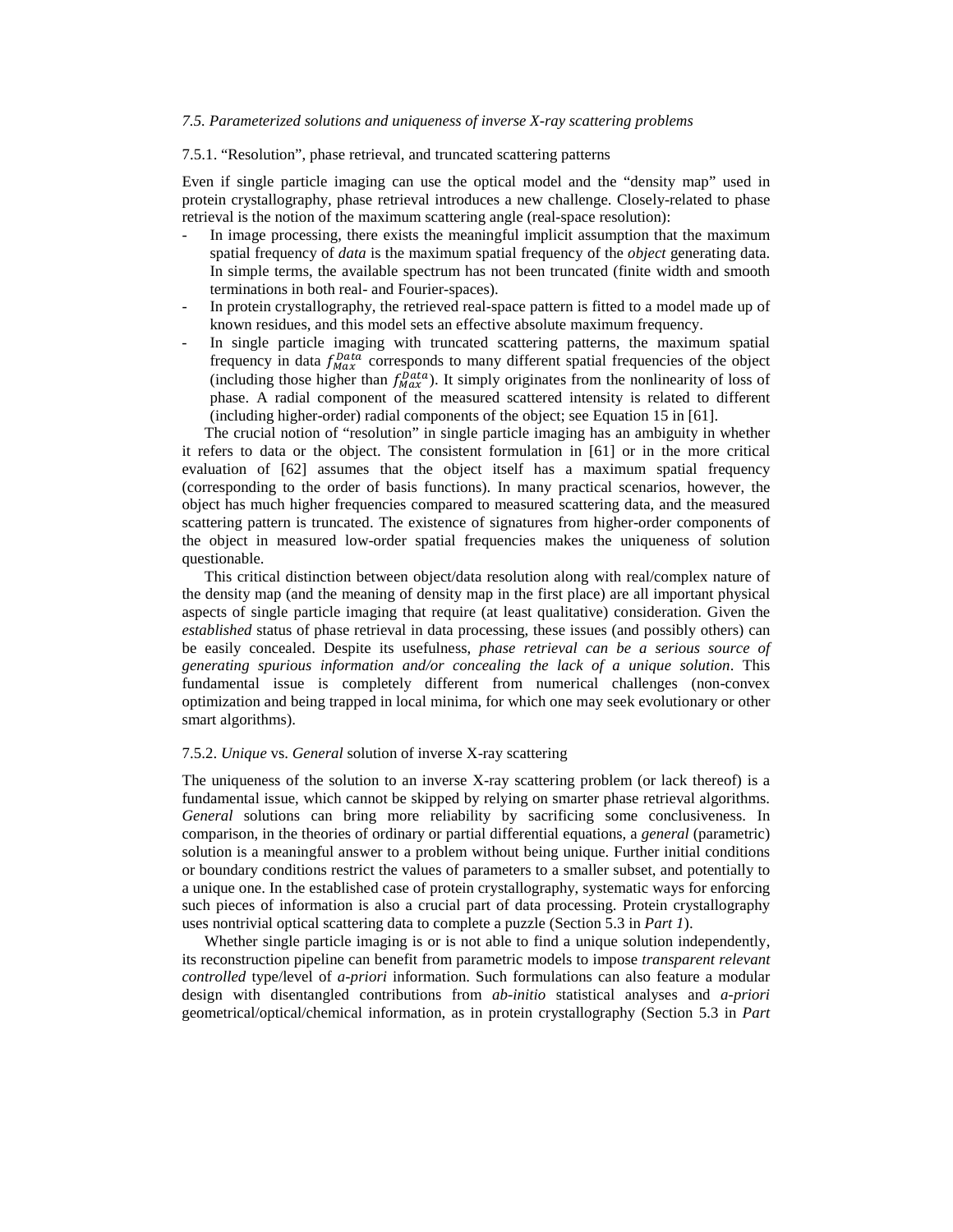*1*). Analytical formulation of geometrical constraints, for instance in the case of icosahedral viral capsids, can reduce the number of parameters considerably in such a formulation.

## *7.6. From protein crystallography to single-particle imaging*

<span id="page-20-0"></span>The materials presented here in *Part 2* and also those in *Part 1* of this contribution can be summarized, as tabulated below in [Table 2.](#page-20-0)

|                           | <b>Protein</b>          | <b>Single particle</b> | <b>Reference</b>  |
|---------------------------|-------------------------|------------------------|-------------------|
|                           | crystallography         | imaging                |                   |
| <b>Scattering pattern</b> | <b>Discrete</b>         | Continuous             |                   |
| <b>Sample handling</b>    | Single secured rotating | Random orientation,    |                   |
| (delivery)                | crystal                 | size, position         |                   |
| <b>Illumination</b>       | Robust                  | Vulnerable             | Part 1, App. B    |
| gradients                 |                         |                        |                   |
| Optical a-priori          | Significant             | Perceived              | Part 1, Sec. 5.3  |
| info                      |                         | unnecessary            |                   |
| Non-optical a-            | Significant             | Perceived              | Part 1, Sec. 5.3  |
| priori info               |                         | unnecessary            |                   |
| <b>Self-contained</b>     | No                      | Perceived possible     | Part 1, Sec. 5.3  |
| imaging                   |                         |                        |                   |
| <b>Scientific</b>         | Chemistry               | Optics                 | Part 1, Sec. 5.3  |
| jurisdiction              |                         |                        |                   |
| <b>Modal illumination</b> | Yes                     | No                     | Part 1 App. C &   |
|                           |                         |                        | Part 2, Sec. 4.2  |
| <b>Surface modes</b>      | Negligible              | Vulnerable             | Part 2, Sec.      |
|                           |                         |                        | 2.3,7.3           |
| Non-classical             | No problem              | Nontrivial             | Part 2, Sec. 5    |
| scattering                |                         | signatures             |                   |
| Quantum                   | Nearly irrelevant       | Relevant               | Part 2, Sec. 5.2, |
| confinement               |                         | $(core-shell )$        | 6                 |
| <b>Meaning/Type of</b>    | Fixed, real             | Diverse, complex       | Part 2, Sec. 6    |
| "density map"             |                         |                        |                   |
| <b>Phase retrieval</b>    | Highly overdetermined,  | Overdetermined,        | Part 2, Sec. 6.6, |
| $(q_{Max} = \infty)$      | 2 measurements          | 1 measurement          | 7.5               |
| <b>Highest resolution</b> | "Absolute" (fit to      | Coupled to missing     | Part 2, Sec. 7.5  |
| $(q_{Max})$               | residues)               | orders                 |                   |

**Table 2: The nontrivial journey from** *Protein Crystallography* **to** *Single Particle Imaging* **in a nutshell**

# **8. Conclusions**

The efforts seeking to push the boundaries of X-ray *protein* crystallography towards singleparticle imaging have already developed considerable expertise and achievements in the experimental and statistical parts. Theoretical considerations and hence the design/optimization/interpretation of experiments, however, have been mostly focused on the topic of "damage" and on *scientific* applications. Given the diversity of samples and illumination scenarios, there is a need for more rigorous treatment of *light propagation* in less-explored regimes of X-ray optics.

Compared to light-scattering experiments at optical (VIS/NIR) wavelengths, singleparticle imaging with X-rays has a more ambitious goal (volumetric imaging rather than cross section calculation), yet a more primitive model of light propagation. This inconsistency seems to have been partially capitalized on the oversimplified outlook of protein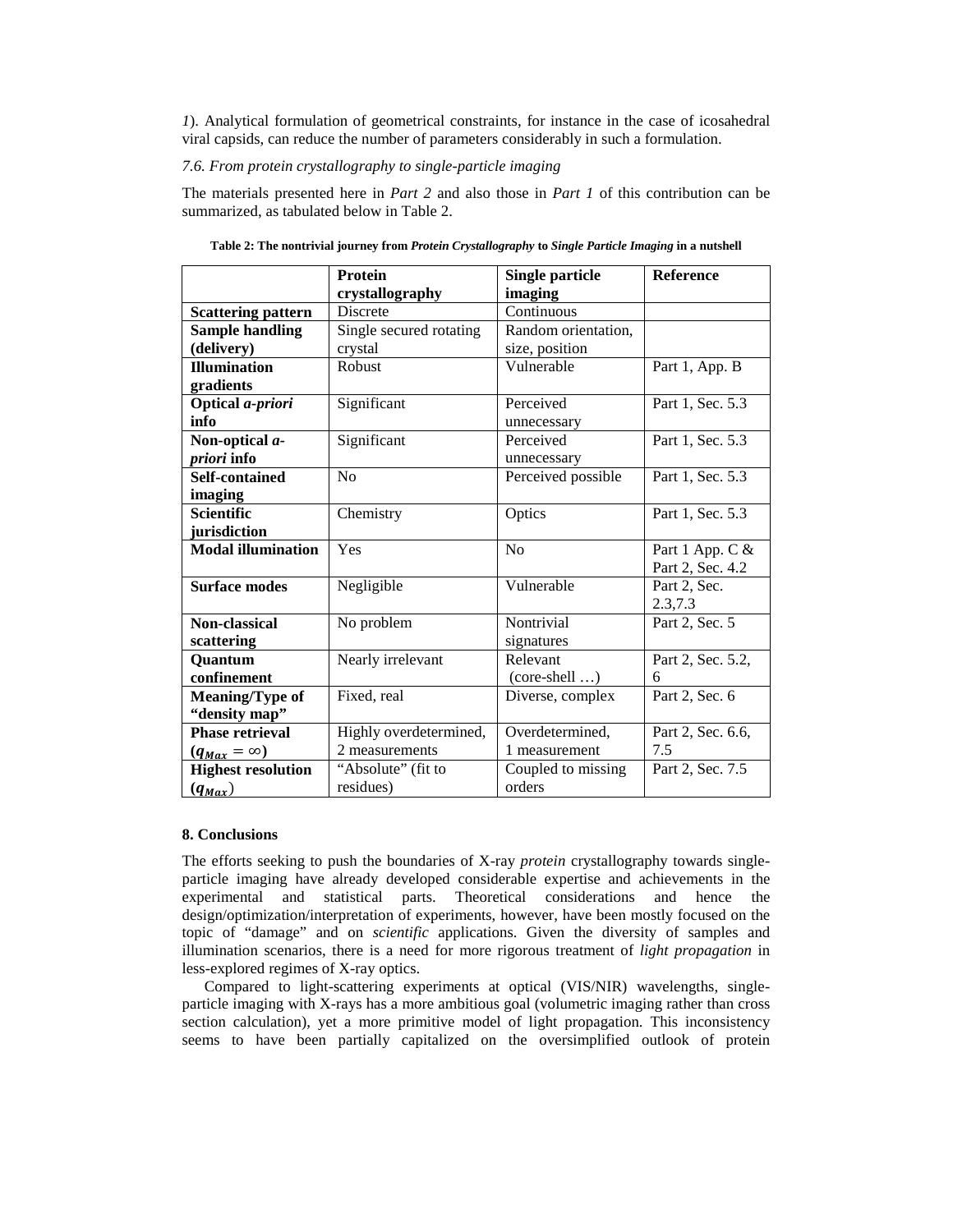crystallography. Furthermore, imaging big objects with soft X-ray photons makes the simple model of protein crystallography even less reliable.

Explicit differentiation between *volumetric* and *morphological* studies is expected to result in even more educated designs of experiments, more clarity in data analysis, and easier validation of and expectations from 3D reconstructions. More pronounced signatures of morphology in scattering patterns (compared to those of inclusions) can be further enhanced with surface waves and pulse excitations.

While less statistical bias is desirable, implicit assumptions (validity of the model of scattering, boundaries of the real-space support …) are meaningful, yet highly-biasing components of any statistical analysis. *Explicit* and *systematic* use of different types/levels of *a-priori* information (as done extensively in conventional protein crystallography) can narrow down the search space of 3D reconstructions in a meaningful process of elimination, even if *the* answer is not uniquely defined.

Statistical analyses have a crucial role in handling, reducing, and finding patterns in huge datasets. However, interpretation and specific quantitative use of statistical results for image reconstruction depend on specific theoretical model of scattering. Modeling and data analyses are complementary and need to *cross-validate* the *relevance* of each other. Rigorous validation schemes are required to avoid spurious (and possibly sought) features caused by untransparent statistical parameters and numerical errors. Promising results of statistical analyses in the context of single particle imaging are also helpful and motivating in taking over the complementary task (developing, simplifying, and assessing models), rather than keeping the ball of "theory" in the field of statistics.

Pessimistic interpretation of the issues addressed here as inevitable show-stoppers for single particle imaging is as far from objectivity as an optimistic view relying on the oversimplified outlook of protein crystallography. Some systematic studies may simply rule out or somehow handle many such issues for specific classes of objects, specific illumination scenarios, specific sample delivery schemes and so on. Appropriate level of surface roughness  $(\lambda < \sigma_{roughness} < d_{resolution})$  may have a crucial role (similar to that of mosaicity for protein crystals) for "ideally-imperfect single particles".

#### **Appendices**

#### *Appendix A: Explicit formulation of scattering based on morphology*

In the framework of the common Geometrical model, the contribution of the density to the scattered electric field is written as a volume integral of the density function with a Fourier kernel. Assuming a piecewise homogeneous medium consisting of a big *shell* and smaller isolated embedded *cores*, one can write

$$
F(\boldsymbol{q}) = \iiint\limits_{All} f(\boldsymbol{r}) e^{-i2\pi \boldsymbol{q} \cdot \boldsymbol{r}} dV_{\boldsymbol{r}} = \iiint\limits_{All} \rho_{Shell} e^{-i2\pi \boldsymbol{q} \cdot \boldsymbol{r}} dV_{\boldsymbol{r}} + \sum_{Cores \; Core} \iiint\limits_{Core} (\rho_{Core} - \rho_{Shell}) e^{-i2\pi \boldsymbol{q} \cdot \boldsymbol{r}} dV_{\boldsymbol{r}}
$$

All Cores Core<br>The circles on triple integrals denote integration on a closed volume (simply-connected topology). For an arbitrary unit vector  $\hat{a}$  (for instance for  $\hat{a} = \hat{z}$  along the direction of X-ray propagation), we have

$$
\oiint e^{-i2\pi\boldsymbol{q} \cdot \boldsymbol{r}} dV_r = \frac{1}{-i2\pi\boldsymbol{q} \cdot \hat{a}} \oiint e^{-i2\pi\boldsymbol{q} \cdot \boldsymbol{r}} (\hat{a} \cdot d\boldsymbol{S}_r) = \frac{1}{-i2\pi q_z} \oiint e^{-i2\pi\boldsymbol{q} \cdot \boldsymbol{r}} (\hat{z} \cdot d\boldsymbol{S}_r)
$$

So, the Fourier transform *for a locally homogeneous medium* can be written in terms of mere morphological information as

$$
F(\boldsymbol{q}) = \rho_{Shell} \mathbb{M}_{Shell}(\boldsymbol{q}) + \sum_{Cores} (\rho_{Core} - \rho_{Shell}) \mathbb{M}_{Core}(\boldsymbol{q})
$$

where  $M_S(q) = \frac{1}{-i2\pi q_z} \oint_S e^{-i2\pi qr \cdot r} (\hat{z}, dS_r)$  is a purely-morphological signature of the region enclosed by the surface S. While the shell signature  $M_{Shell}$  is scaled with the optical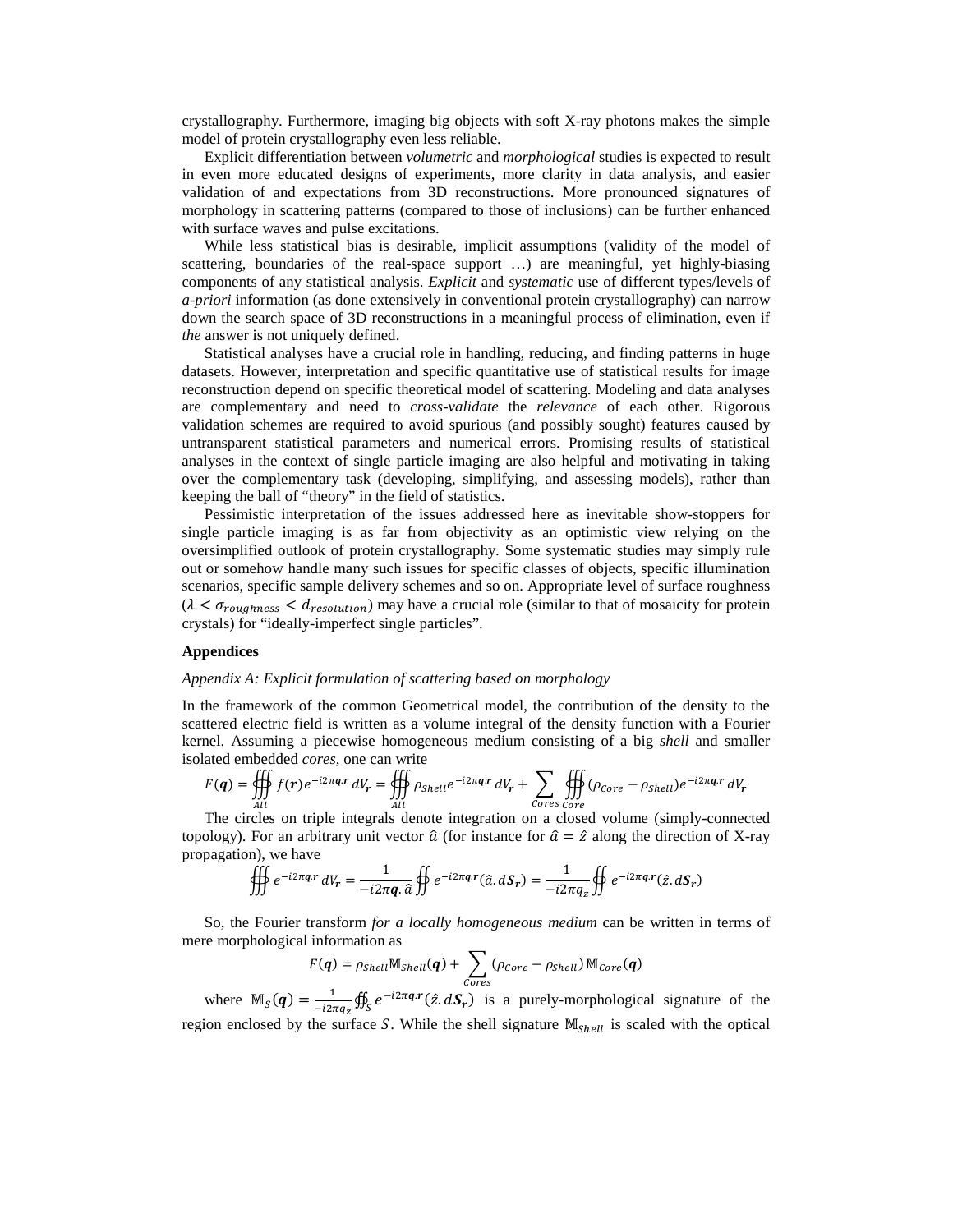density  $\rho_{shell}$ , the core densities  $M_{Core}$  are scaled with typically smaller values of ( $\rho_{core}$  –  $\rho_{shell}$ ). Coherent inter-particle interference in  $|F(q)|^2$  for a pair of objects with one *embedded* in the other (proportional to  $\rho_1|\rho_1 - \rho_2|$ ) is weaker than the interference between the same objects when *isolated* (proportional to  $\rho_1 \rho_2$ ).

In first-order approximation, a small core contributes an offset proportional to its volume  $\mathbb{M}_{Core}(\boldsymbol{q}) \sim V_{Core}$  to the scattered electric field, as

$$
\oiint e^{-i2\pi\boldsymbol{q}\cdot\mathbf{r}}(\hat{z},d\boldsymbol{S}_r) \sim \oiint [1 - i2\pi\boldsymbol{q}\cdot\mathbf{r}](\hat{z},d\boldsymbol{S}_r) = \oiint \nabla \cdot [(1 - i2\pi\boldsymbol{q}\cdot\mathbf{r})\hat{z}]dV_r = -i2\pi q_z V
$$

Small sizes and differential densities are two factors that suppress the signatures of inclusions in the scattered field, compared to that of the shell.

Fitting a scattering pattern to a real-space parametric model can benefit from 2D (morphological) formulation of the full 3D scattering pattern  $M_{Shell}(q)$ . It reduces the number of the sought parameters from  $O(N^3)$  to  $O(N^2)$ , where N is the number of grid points per coordinate (or basis functions per parameter). Specifically, it makes a formulation based on spherical harmonics (per shell or core) sufficient; with no need to radial basis functions.

Consider a convex homogeneous solid with a unity density and *embedded in the unit sphere*, modeled as  $f(\mathbf{r}) = u[r_{\text{surf}}(\Omega_r) - r]$ , where  $u(x)$  is the Heaviside step function. Morphological information  $r_{surf}(\Omega_r)$  as a function of real-space spherical coordinate angles  $\Omega_r = (\theta_r, \phi_r)$  is coupled to similar angular variations in the Fourier space; forming a Maclaurin series in terms of  $q = |q|$ :

$$
F(q) = \oiint d\Omega_r \int_{r=0}^{r=r_{surf}(\Omega_r)} r^2 e^{-i2\pi q r \cos(\gamma)} dr = \sum_{n=0}^{\infty} \frac{(-i2\pi q)^n}{(n+3)n!} F_n(\Omega_q)
$$

$$
F_n(\Omega_q) = \oiint d\Omega_r \cos^n(\gamma(\Omega_r, \Omega_q)) r_{surf}^{n+3}(\Omega_r)
$$

Where  $\cos(y) = \cos(\theta) \cos(\theta_q) + \sin(\theta) \sin(\theta_q) \cos(\phi - \phi_q) \gamma$ . For the unit sphere  $r_{surf}(\Omega_r) = 1$ ,  $F_n(\Omega_q) = [1 + (-1)^n]/(n + 1)$  independent of  $\Omega_q$ , and the above series can be rewritten in closed-form as the known spherical scattering  $F(q) = [\sin(2\pi q) (2\pi q)cos(2\pi q)/(2\pi q)^3$ . This formulation quantifies the way 3D Fourier-space profile is correlated to mere 2D (morphological) profile in real-space.

## *Appendix B: Correction for accumulated extinction*

With small scattering angles, assuming the validity of the Geometrical model, and using the Fourier-Slice theorem, the 2D scattered field is related to the 2D Fourier transform of the projected density along the X-ray. The density is twice the index contrast  $\rho = 2(1 - n)$ , and hence the real-space projection and the scattered intensity can be written as

$$
E_p(x, y) = \int_{z=-\infty}^{z=-\infty} 2[1 - n(x, y, z)]dz \quad \& \quad I(q_x, q_y) \propto \left| \iint e^{-i2\pi \vec{r}_{||} \cdot \vec{q}_{||}} E_p(x, y) dx dy \right|^2
$$
  
With weak interactions in infinitesimally-thin longitudinal slices, there will be a plane-

wave-like propagation  $E(z + dz) = E(z)e^{-i2\pi k_0 n dz}$ , or  $E(z) = E_{-\infty}e^{-i2\pi k_0 \int_{z'= -\infty}^{z'=z} n(x,y,z')dz'$ . By changing the density to illuminated density, discarding the linear phase shift of propagation (absorbed in the Fourier kernel), and defining  $L(x, y, z) \equiv \int_{z'=-\infty}^{z'=z} [1$  $n(x, y, z')$ ] $dz'$ , the projected density and its first-order approximation can be written as

$$
E_p(x, y) = \int_{z=-\infty}^{z=-\infty} e^{-i2\pi k_0 L(x, y, z)} 2[1 - n(x, y, z)] dz
$$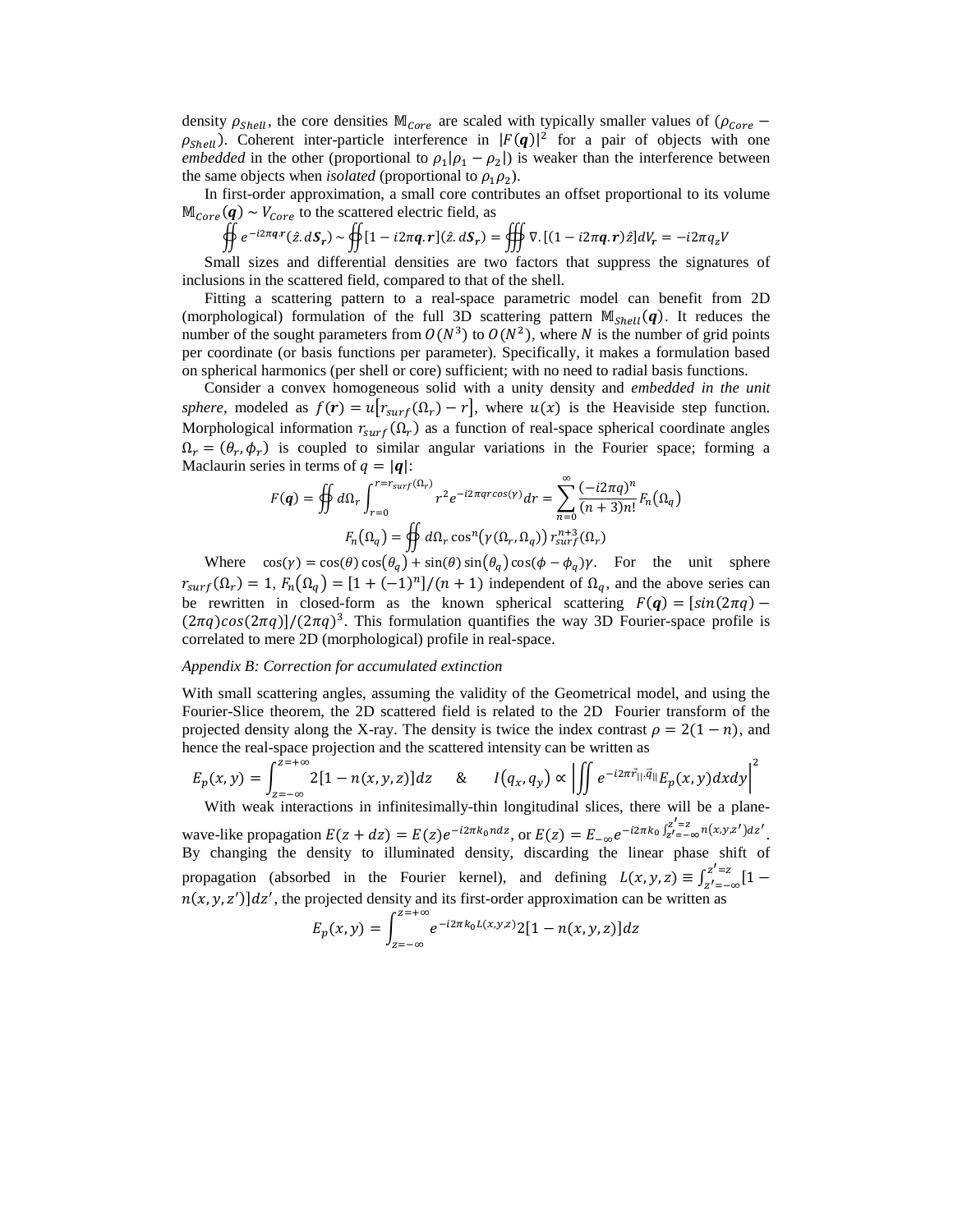$$
E_p(x,y) = 2 \int_{z=-\infty}^{z=\infty} [1 - i2\pi k_0 L] L' dz = 2[(1 - i2\pi k_0 L)L]_{-\infty}^{+\infty} - 2 \int_{z=-\infty}^{z=\infty} L[-i2\pi k_0 L'] dz
$$
  
= 2(1 - i2\pi k\_0 L\_{+\infty})L\_{+\infty} - 2 \int\_{z=-\infty}^{z=\infty} [1 - i2\pi k\_0 L] L' dz + 2 \int\_{z=-\infty}^{z=\infty} L' dz  
= 2(1 - i2\pi k\_0 L\_{+\infty})L\_{+\infty} - E\_p(x,y) + 2L\_{+\infty}

But  $2L_{+\infty}$  is simply the ideal projection unaffected by extinctions. So:

$$
E_p(x,y) = (1 - i\pi k_0 E_{ideal}) E_{ideal} = \left(1 - \frac{i\pi}{\lambda} E_{ideal}\right) E_{ideal}
$$

Ideally,  $E_p(x, y)$  is simply the accumulated (projected) extinction or  $E_{ideal} = 2L_{\infty}$ . When not, the above expression provides a first-order correction scheme. The quadratic equation can also be solved to retrieve the ideal projection from experimental projection:

$$
E_{ideal} - \frac{i\pi}{\lambda} E_{ideal}^2 - E_p = 0 \rightarrow E_{ideal}^2 + \frac{i\lambda}{\pi} E_{ideal} + -\frac{i\lambda}{\pi} E_p = 0
$$

$$
E_{ideal} = \left(\frac{i\lambda}{2\pi}\right) \left[ -1 \pm \sqrt{1 + E_p / (\frac{i\lambda}{\pi})} \right] \sim \left(\frac{i\lambda}{2\pi}\right) \left[ -1 \pm \left(1 + E_p / (\frac{i\lambda}{2\pi}) - 0.25 E_p^2 / \left(\frac{i\lambda}{2\pi}\right)^2 \right) \right]
$$

It is easy to choose the right sign (positive), and one will have

$$
E_{ideal} = E_p - \frac{0.25}{\frac{i\lambda}{2\pi}} E_p^2 = \left(1 + \frac{i\pi}{2\lambda} E_p\right) E_p
$$

#### *Appendix C: Disentangling the contributions of core and shell in scattering patterns*

Let  $v(x) = 1$  for  $0 \le x \le 1$  and 0 otherwise. Also let the core and shell densities be limited to the sphere  $0 \le r \le R_1$  and the spherical shell  $R_1 \le r \le R_2$ , respectively and have densities  $f^c(\mathbf{r})$  and  $f^s(\mathbf{r})$  defined over the entire  $0 \le r \le R_2$  range. Expansion of 3D functions and their Fourier transforms using spherical harmonics results in

$$
f(\mathbf{r}) = f^s(\mathbf{r})[v(r/R_2) - v(r/R_1)] + f^c(\mathbf{r})v(r/R_1)
$$
  

$$
f(\mathbf{r}) = \sum_{l,m} \left\{ f^c_{l,m}(r)v\left(\frac{r}{R_1}\right) + f^s_{l,m}(r)\left[v\left(\frac{r}{R_2}\right) - v\left(\frac{r}{R_1}\right)\right] \right\} Y_{l,m}(\Omega_r)
$$

We also assume a spherical harmonic expansion of the phased 2D snapshot (on the Ewald sphere), as

$$
\tilde{F}(\boldsymbol{q}) = \sum_{l,m} \tilde{F}_{l,m}(q) Y_{l,m}(\Omega_q)
$$

We use an orthonormal basis  $\phi_s(r)$  to describe the real-space profiles of  $f_{l,m}^c(r)$  and  $f_{l,m}^s(r)$ . We also define a function  $\eta$  to correlate the *known* real-space functions  $\phi_s(r)$  to their reciprocal-space counterparts. Finally, we define two mutually-orthogonal bases  $\psi$  and  $\chi$  (say sine/cosine) to describe  $\vec{F}_{l,m}(q)$ . Given the orthogonality of spherical harmonics  $Y_{l,m}(\Omega_q)$ , we need to match the coefficients of  $\tilde{F}(q)$  and  $F(q)$  for different  $(l, m)$  pairs, separately. As such, we drop the trivial indices  $l, m$  for the coefficients of the following expansions and perform 3D Fourier transforms [62] as follows:

$$
F(q) = 4\pi \sum_{l,m} (-i)^l \left[ \int_0^{R_1} f_{l,m}^c(r) j_l(2\pi qr) r^2 dr + \int_{R_1}^{R_2} f_{l,m}^s(r) j_l(2\pi qr) r^2 dr \right] Y_{l,m}(\Omega_q)
$$
  

$$
\eta_l^s(q, x) \equiv 4\pi (-i)^l \int_0^x \phi_s(r) j_l(2\pi qr) r^2 dr
$$
  

$$
f_{l,m}^s(r) = \sum_s p_s \phi_s(r)
$$
  

$$
f_{l,m}^c(r) = \sum_s q_s \phi_s(r)
$$
  

$$
\tilde{F}_{l,m}(q) = \sum_n [C_n \psi_n(q) + D_n \chi_n(q)]
$$